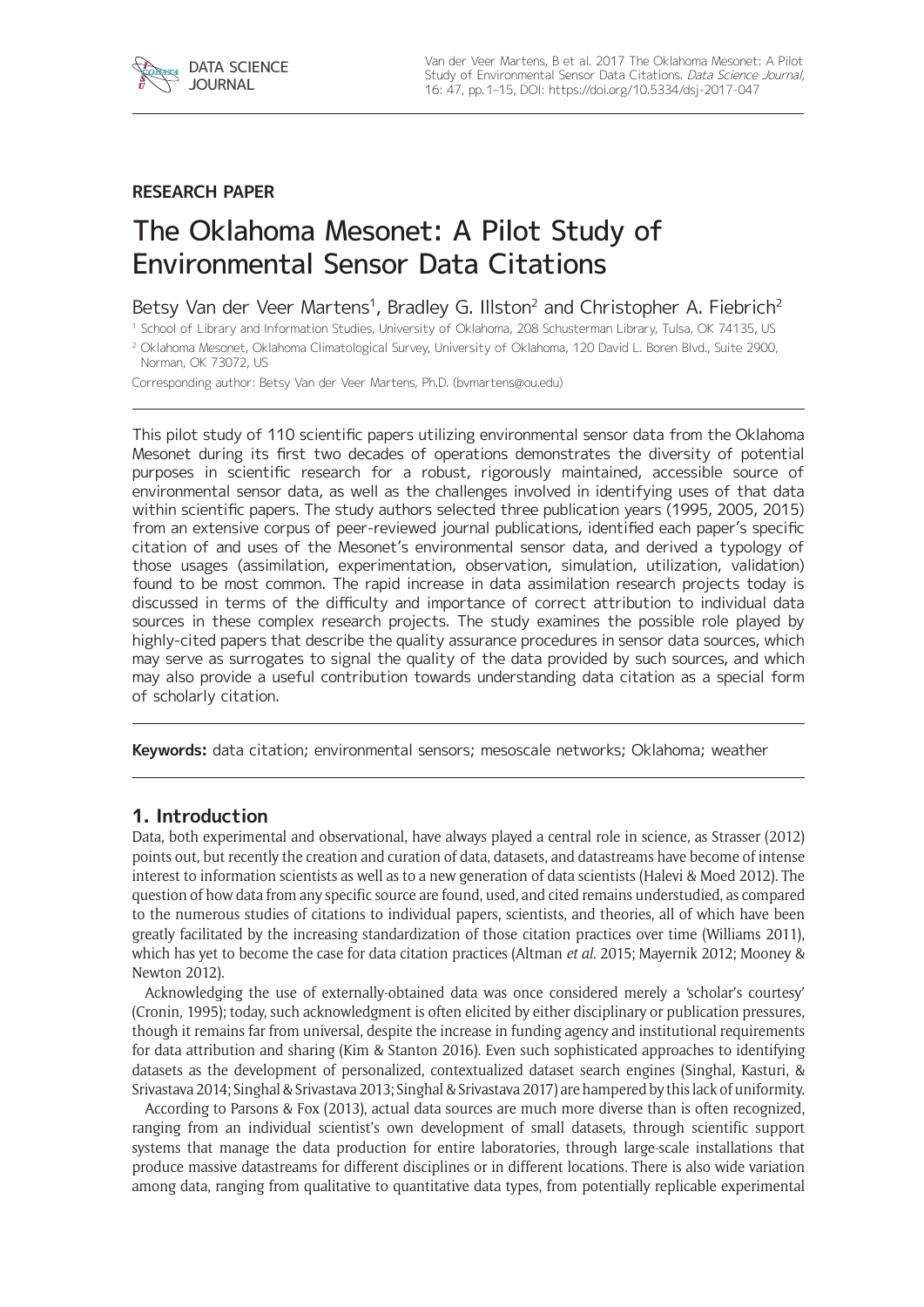data to unique, unrepeatable observational data, from small datasets to enormous datastreams, making the interrelated questions of data attribution (Hou & Mayernik 2016; Hou & Mayernik 2017), data citation (Borgman 2015), and data provenance (Tilmes, Yesha & Halem 2010) even more complex.

Although such recent data-centric initiatives as the Joint Declaration of Data Citation Principles (Data Citation Synthesis Working Group 2014), DataCite (Rueda, Fenner & Cruse 2016), and the Data Citation Index (Robinson-García, Jiménez-Contreras & Torres-Salinas 2016) have helped in the creation and communication of these identification standards, their adoption and use continue to be limited within many scientific communities (Goldstein, Mayernik & Ramapriyan 2017). Borgman *et al*. (2014) observe, however, that even very large 'knowledge infrastructures' that produce and utilize data in such well-established areas as astronomy, for instance, vary in their robustness, as telescopic arrays and other astronomical instrumentation, both ground and space-based, must rely on economic, policy, and scientific support to maintain their viability over time. Tracking data uses is becoming an important part of these efforts to gain this support, as well as communicating best practices in data curation and data citation.

Accordingly, institutional studies from major knowledge infrastructures, such as that of Apai *et al*. (2010) on the use of Hubble Telescope data in scientific papers over a ten year period, Parsons *et al*. (2011) on the management of diverse, interdisciplinary data within the International Polar Year project, Belter (2014) on the value of oceanographic datasets from the National Oceanic & Atmospheric Administration, Peng *et al*. (2015) on the development of a unified data stewardship maturity model at NOAA's Cooperative Institute for Climate and Satellites, and Mayernik (2016) on the institutional data curation and dissemination practices at organizations such as the University Corporation for Atmospheric Research are now gaining visibility, with varying suggested solutions to these data-related issues, and should help to promote standardization across disciplines.

Adding to the challenges faced by knowledge infrastructures, the rapid increase in the number of environmentally embedded wireless sensors providing real-time, heterogeneous data for a wide variety of applications has contributed significantly to the so-called 'data deluge' (Porter, Hanson, & Lin 2012). Connected sensors of all types have been predicted to number a trillion by 2025 (Johnson 2015). Studies focusing on the various factors involved in the creation, curation, and citation of sensor data, particularly sensor datastreams in the sciences, include work by Bates, Lin & Goodale (2016), Borgman (2015), Cragin, Palmer & Chao (2010), Ganguly *et al*. (2007), and Mayernik, Wallis & Borgman (2013).

The present article is a contribution to this literature on the citation of specific sensor datastreams, as it examines the use of environmental sensor data over the past 20 years from a well-established knowledge infrastructure, the extensive mesoscale network (or 'Mesonet') for weather-related information throughout the state of Oklahoma. The history of the standardization of weather-related data in the United States has been described by Edwards (2010), Fiebrich (2009), Fleming (2016), and Klemm & McPherson (2017), while the evolution of global weather prediction techniques and tools has been detailed by Bauer, Thorpe & Brunet (2015) and Lynch (2008). A study of scientific papers focusing on the various uses of sensor data from a statewide mesoscale network such as that of Oklahoma, however, has not previously been performed, and should be of value in understanding the opportunities and challenges presented by such studies.

## **2. The Oklahoma Mesonet**

This section describes the history and current operations of the Oklahoma Mesonet. Discussions concerning the mesonetwork installation studied here began in the 1980s, as the result of an ongoing collaboration between agricultural researchers at Oklahoma State University and meteorological researchers at the University of Oklahoma to develop a near real-time, extremely reliable source of surface observational data about local weather conditions across the state (Brock 2013; Crawford 2013). This need was felt to be particularly critical for Oklahoma, given the state's long history of drought and drainage issues. Losses due to crop failure (Ding, Hayes & Widhalm 2011) and urban flooding (Waite 2011) ran into the billions of dollars. The initiative garnered support throughout the state, largely due to the efforts of those involved in this unprecedented partnership among scientists at Oklahoma's two major research universities. Improvements in both research into and mitigation of weather impacts were the intended outcomes of this extensive project.

As a result, the Oklahoma Mesonet, a statewide network of 121 automated environmental monitoring stations, was officially launched in March of 1994. These 10-meter-tall towers, one or more of which is located within each of Oklahoma's 77 counties, provide regular measurements of air and soil temperature, barometric pressure, rainfall, relative humidity, solar radiation, soil moisture, and wind speed and direction, both direct and calculated, including instrumentation data, all of which are then packaged into 'observations'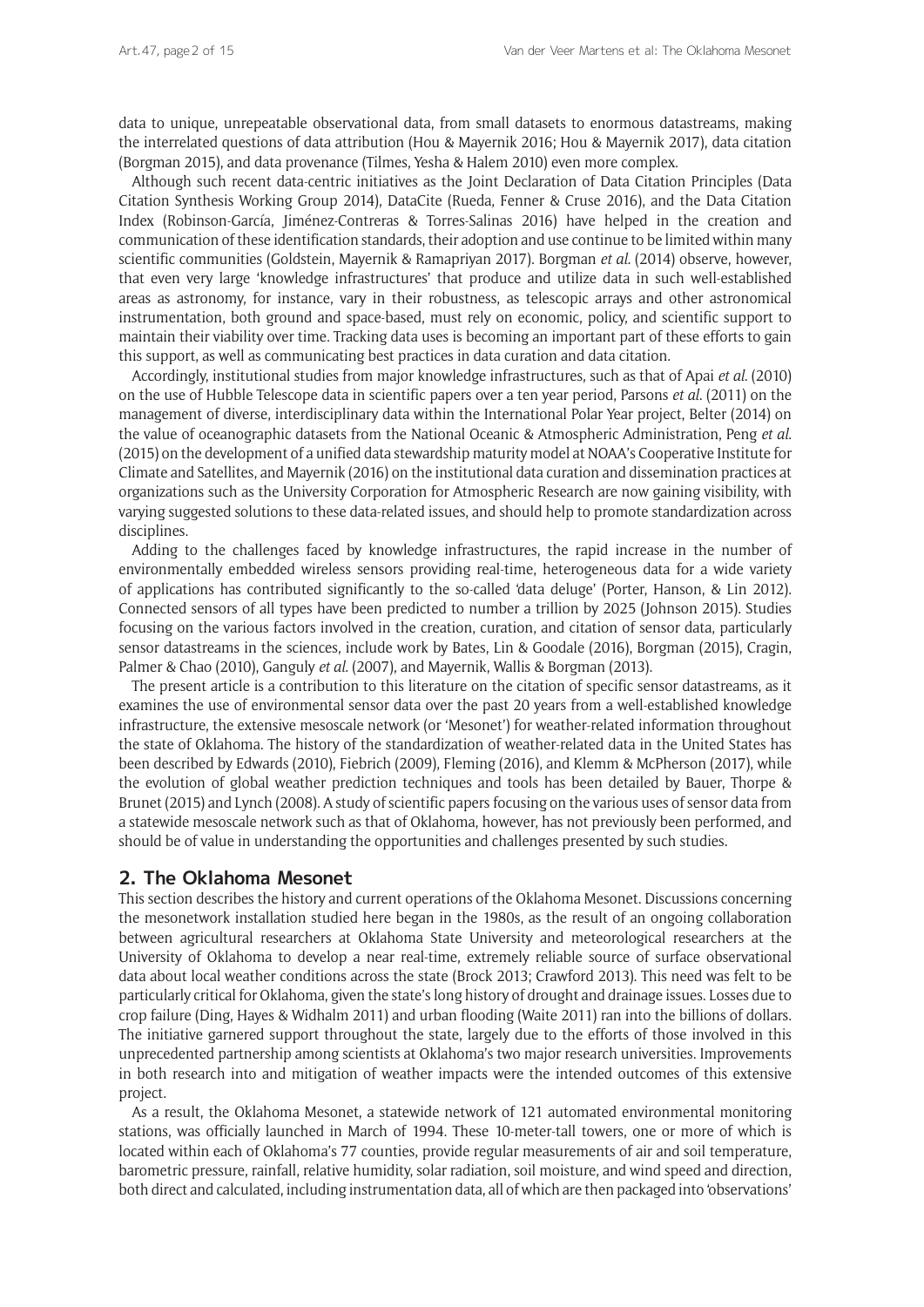that are regularly transmitted every 5 minutes to the Oklahoma Climatological Survey, where the data quality is immediately verified and then made available to Mesonet users.

The Oklahoma Mesonet has been termed the 'gold standard' among statewide climate and weather networks because of its well-known attention to quality assurance and quality control (National Research Council 2008: ix). As explained by Campbell *et al*. (2013: 575), quality assurance involves specific processes to ensure that the sensor networks and associated protocols are developed and adhered to in a way that minimizes inaccuracies in the data produced. This proactive approach attempts to avoid system problems that may produce suspect data, while the subsequent quality control measures are employed to identify and flag any suspect data after they have been generated. It should be noted that the explosive growth in sophisticated mathematical models for numerical weather prediction and environmental problem solving increases rather than lessens the importance of the quality of the data being utilized (Apte 2015).

Mesonet data and products are stored and delivered in a number of ways. The official data archive is stored in self-describing Network Common Data Form (Unidata 2017). From the NetCDF archive, approximately 1300 products are routinely produced, many of which are updated every five minutes. Data files are delivered in several text formats (*e.g*., comma delimited or fixed column length) for users to download via Hypertext Transfer Protocol (HTTP), File Transfer Protocol (FTP), or Local Data Manager (LDM).

Although some commercial and media entities are licensed users that receive Mesonet data on a paid basis, the data are also made available online free of charge at [www.mesonet.org](https://www.mesonet.org) to other users who wish to access them (Klockow, McPherson & Sutter 2010). Examples of Mesonet data users include emergency and public safety personnel, other state and local government agencies, aviation and other transportation firms, farmers, ranchers, construction firms, water experts, weather forecasters, and a variety of others vitally interested in Oklahoma's severe storms, dry line movements, soil moisture, drought conditions, heat impact, and other weather-related phenomena (Ziolkowska *et al*. 2017).

This direct distribution of data is in addition to the Oklahoma Mesonet's participation in various data distribution channels, such as the National Oceanic & Atmospheric Administration's National Mesonet Program, the U.S. Department of Agriculture's National Agricultural Statistics Service, and the U. S. Geological Survey's National Soil Moisture Network, and various other provisions of data made upon request to the Oklahoma Mesonet.

The Oklahoma Mesonet's requested acknowledgment statement in its agreement for researchers using its data (as shown under the heading 'Oklahoma Mesonet Data Access Policy' on its website) is that 'Oklahoma Mesonet data are provided courtesy of the Oklahoma Mesonet, which is jointly operated by Oklahoma State University and the University of Oklahoma. Continued funding for maintenance of the network is provided by the taxpayers of Oklahoma.'

Beginning in June 2014, the 'For Researchers' section of the website has listed two technically-oriented articles about the Mesonet (Brock *et al*. 1995 and McPherson *et al*. 2007) as useful potential citations by any researchers working with Oklahoma Mesonet data. These articles are also often informally recommended by the Oklahoma Mesonet staff to anyone wishing to learn more about the technical details of the Mesonet.

Beginning in March 2016, the 'About the Mesonet' section of the website has listed the following DOIs for Oklahoma Mesonet data and datasets: [10.15763/dbs.mesonet](https://doi.org/10.15763/dbs.mesonet) (for all Mesonet products) and [10.15763/dbs.mesonet.standard](https://doi.org/10.15763/dbs.mesonet.standard) (for standard Mesonet observations). These are the first permanent identifiers of Oklahoma Mesonet data made available on its website.

## **3. Methodology: Oklahoma Mesonet Sensor Data Publication Analysis**

The specifics of the study and its methods are described in this section. The overarching goal of the research effort is to identify, collect, and analyze all peer-reviewed scientific articles published in the English language that may have utilized sensor data from the Oklahoma Mesonet during the first decades of its existence, to determine who used the data, how it was used, and which specific data and data site(s) were used. Although the Oklahoma Mesonet has been routinely compiling a bibliography of publications pertinent to its efforts since its inception, the study described here is an initial attempt toward a formal analysis of the peerreviewed scientific publications, their uses of the Oklahoma Mesonet data, and toward further efforts to understand and facilitate such Mesonet data usage.

Mayernik *et al*. (2017: 1344) assert that 'Manual processes for collecting publications that cite data sets . . . are fraught with problems given that they are time-consuming, require multiple tools (*e.g*., WoS, Google Scholar, and literature databases), and do not scale.' This project was undertaken with the understanding that efforts to identify and analyze all published journal articles using the Mesonet data will be time-consuming and complex, so a pilot project would be a useful initial step towards a full analysis, which would in turn further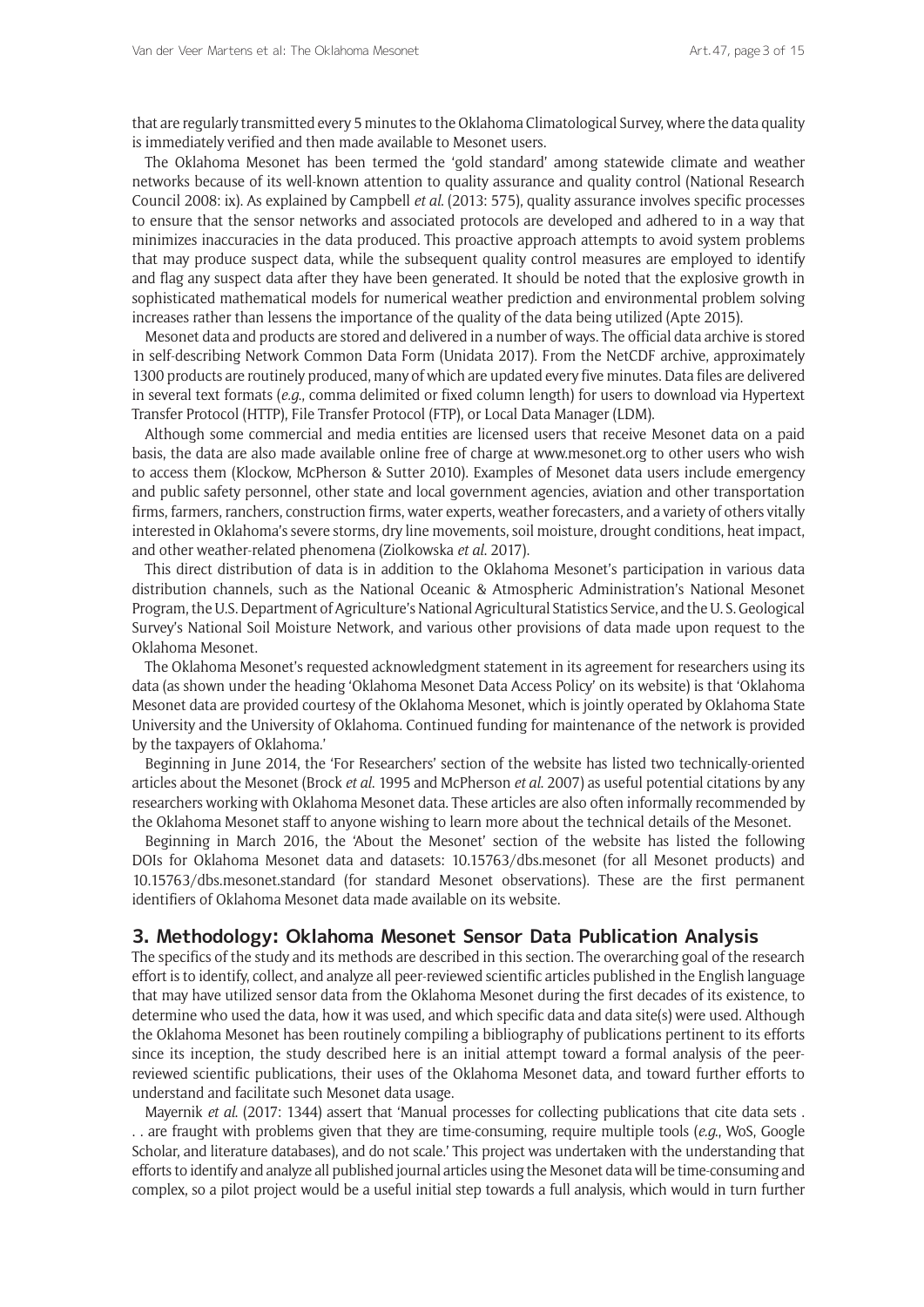inform and potentially impact Mesonet data operations and delivery. The initial pilot project processes are shown in **Figure 1**.

Prior to the start of this project in May 2015, the Oklahoma Mesonet online bibliography listed 509 peer-reviewed journal articles published between 1994 and 2014. The bibliography, although extensive, was known to be incomplete, as its collecting emphasis had been on research in the agricultural and atmospheric sciences and closely related areas. No 2015 journal publications had been identified and listed in the bibliography at that time. An important focus of the project, therefore, has been to identify, obtain, and add all relevant peer-reviewed scientific papers published between 1994 and the present day to the online bibliography.

The second step was to plan a pilot project that would inform future analysis of the corpus being constructed from articles obtained for the bibliography. In order to obtain a historical perspective on the development and diffusion of these articles, as well as an understanding of whether and how the Mesonet data and its uses have been described in various disciplines, three different publication years were selected for this initial analysis: the first full year of Mesonet operations (1994–5) hereafter referred to as 1995 for brevity, the end of the first decade of Mesonet operations (2005), and the end of the second decade of Mesonet operations (2015).

This study's methodology combines the standard bibliometric techniques of citation analysis and co-word analysis, with a close reading of the identified articles' text, graphic content, and references. Beginning with the online bibliography of articles routinely maintained by the Oklahoma Mesonet itself, an initial set of 11 journal articles from the Mesonet's first operational year was identified, providing the preliminary pilot project corpus. (Four of these articles were found outside the bibliography and added during the pilot project.) The second set of 21 articles from 2005 was also identified. (Three of these articles were found outside the bibliography and added during the pilot project.) Next, additional research using author, full text, keyword, and topic searches for the use of the phrases 'Oklahoma Mesonet,' 'Oklahoma Mesonetwork,' and 'Oklahoma Climatological Survey' were performed in the Web of Science and Google Scholar for the publication year of 2015 to identify any peer-reviewed journal articles in English potentially using Oklahoma Mesonet data. (As the Mesonet DOIs mentioned above were not publicly available prior to March 2016, these were not part of the pilot project search process.) Additionally, any citations to the 1995 articles in 2005 and 2015 publications were examined, as possible sources of additional Oklahoma Mesonet data uses. All articles found in these searches were examined to determine whether they included explicit mention of the



**Figure 1:** Pilot project processes for Oklahoma Mesonet data.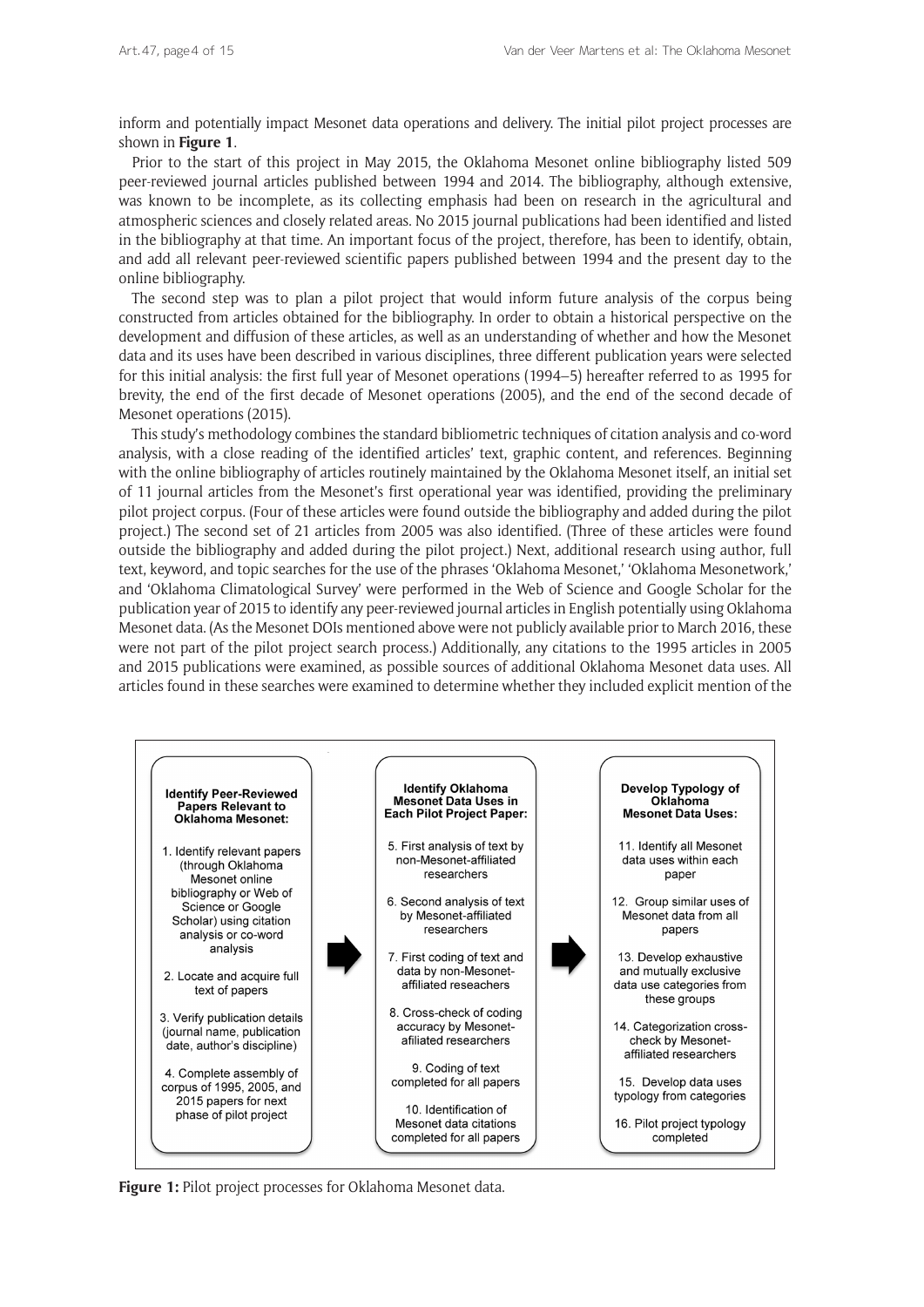use of Oklahoma Mesonet data. Those articles not making explicit use of Mesonet data were removed from the pilot project corpus, though still retained in the bibliography for future study.

All initial identification, categorization and coding of data usage were first done by project researchers not affiliated with the Oklahoma Mesonet, then checked for accuracy by researchers affiliated with the Mesonet, then re-checked by the researchers not affiliated with the Mesonet. This was to ensure that both scientific and non-scientific aspects of the data usage were captured correctly.

As shown in **Table 1**, the number of articles analyzed for each year is as follows: 1995 (11 articles), 2005 (21 articles), 2015 (78 articles) for a total of 110 articles using Oklahoma Mesonet data. Of these 110 articles, 85 were new additions to the online bibliography as well.

The 110 articles in this analysis were published in 62 different journals, in such diverse fields as agriculture (representing 18% of the 62 journals), biological sciences (13%), environmental sciences (27%), hydrology (16%), meteorology (18%), and other interdisciplinary areas (8%). The use of the data is clearly not confined to a single research specialty or discipline.

## **4. Findings**

The findings from the pilot study of these 110 scientific publications, their citations of, and uses of the Oklahoma Mesonet sensor data are described in detail in this section.

## **4.1 Analysis of Oklahoma Mesonet Pilot Project Publications** 1995 Publications

As shown in **Table 1**, there were 11 peer-reviewed journal articles published during the initial year of Oklahoma Mesonet operations. These earliest publications focused on the economic considerations, technological specifications, and potential uses of the mesoscale network and its data for agriculture and meteorology.

The most highly-cited article from this period (Brock *et al*. 1995), co-authored by eight authors from the University of Oklahoma and Oklahoma State University, all closely involved in the development of the Oklahoma Mesonet, is a technical overview of the network itself, including its physical composition and procedures for quality assurance. The second most-highly-cited article (Rasmussen *et al*. 1994), co-written by seven authors from the National Oceanic & Atmospheric Administration's National Severe Storms Laboratory, also located in Norman, Oklahoma, describes the planned use of Mesonet data in the study of tornadogenesis and associated severe weather phenomena. The next three most-cited articles (Morrissey *et al*. 1995; Ryzhkov & Zrnic 1995a; Ryzhkov & Zrnic 1995b) deal with techniques for validating precipitation estimates through comparisons with empirical data from Mesonet rain gauges.

Thus, unsurprisingly, most early attention to the possibilities provided by data from the Oklahoma Mesonet came from Oklahoma-affiliated scientists interested in evaluating and extending existing measurement instruments and techniques, particularly in hydrology and meteorology.

#### 2005 Publications

The next decade of publications utilizing data from the Oklahoma Mesonet showed broadening in scientific scope by the 21 papers published in 2005. The Brock *et al*. (1995) paper continued to be well-cited for its technical information, for instance in Schroeder *et al*.'s (2005) description of the development of the West Texas Mesonet, which was modeled after the Oklahoma Mesonet. It was also cited continuously in atmospheric research such as Demoz *et al*.'s (2005) determination of the causes of undular bores in the boundary layer, in agricultural research such as MacKown & Carver's (2005) study of dual-purpose winter wheat cultivars, and in interdisciplinary investigations like those of Haugland & Crawford (2005) and McPherson & Stensrud (2005) on the impact of the replacement of tallgrass prairie by agricultural cropland on daily atmospheric conditions at the mesoscale.

**Table 1:** Analyzed articles from Oklahoma Mesonet corpus.

| Year   | Main |
|--------|------|
| 1995   | 11   |
| 2005   | 21   |
| 2015   | 78   |
| Total: | 110  |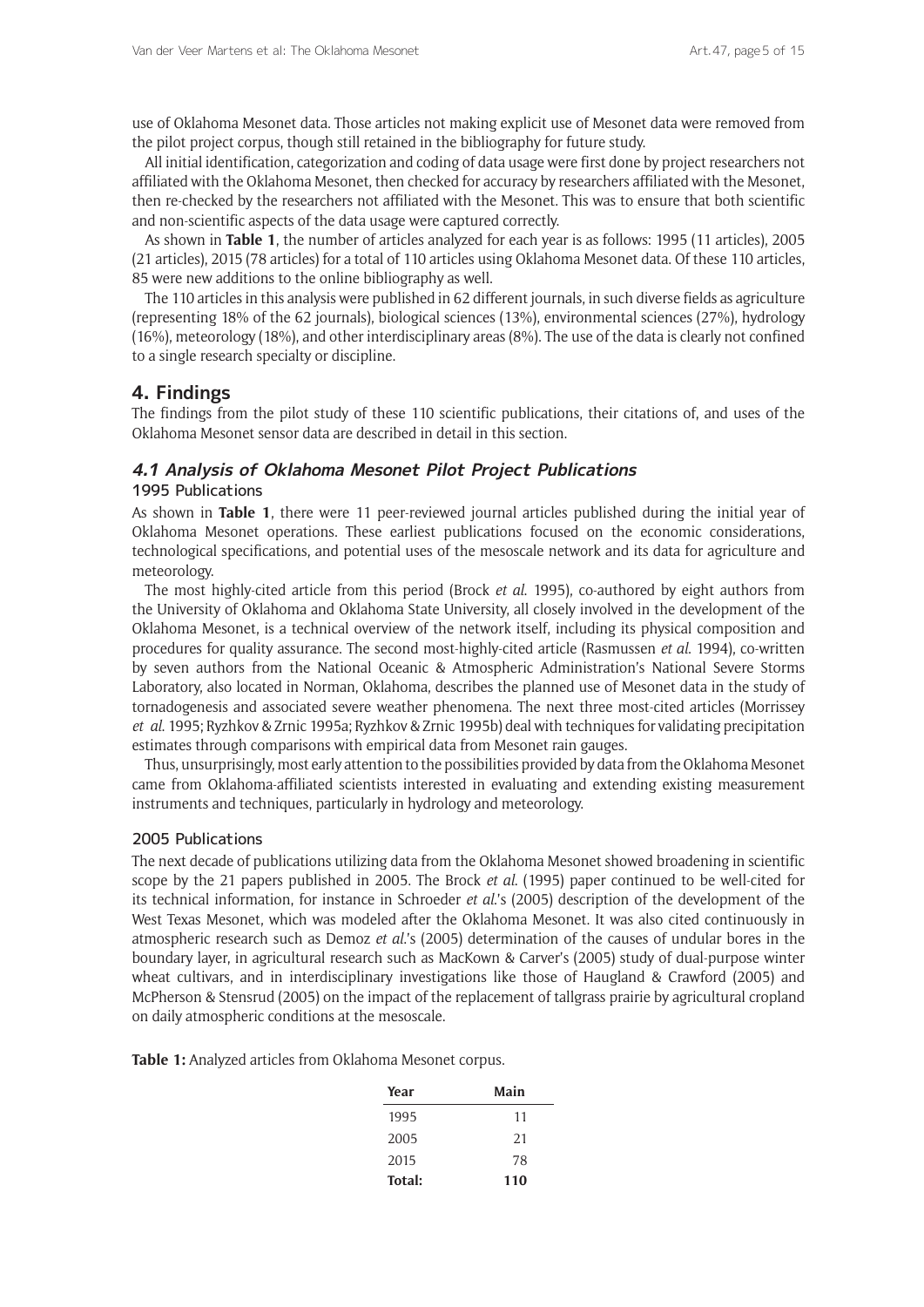A number of publications focused on uses of Oklahoma Mesonet data in other disciplines, such as biology (*e.g*., Major *et al*.'s (2005) study of algal mass microbial communities in the Oklahoma salt flats), ecology (*e.g*., Verberg *et al.*'s (2005) experimental study of soil CO<sub>2</sub> efflux within a tallgrass prairie ecosystem), and geology (*e.g*., Harris, Tapp & Sublett's (2005) research on remediation of oil-field brine impacted soil). Mesonet data was also employed in several data assimilation projects, notably Dunne & Entekhabi (2005)'s extensive use of precipitation data to compare improvements in estimations by various filter ensembles for satellite remote sensing of soil moisture.

The geographic distribution of scientists using Mesonet data continued to broaden as well. While a third of the papers published in 2005 were authored by scientists at Oklahoma universities, the other two-thirds showed lead authorship from six other states, as well as from the National Aeronautics & Space Administration's Goddard Space Center in Maryland and the European Centre for Middle-Range Weather Forecasting in Great Britain.

#### 2015 Publications

The further expansion in scope for use of Oklahoma Mesonet data is readily apparent in the 78 papers published in 2015. Interestingly, both the Brock *et al*. (1995) and the McPherson *et al*. (2007) articles were cited by 25% of these 2015 papers, though it was not possible to ascertain whether this was due more to their prevalence in the literature prior to June 2014 or to their recommendation as potential citations on the Oklahoma Mesonet website beginning in June 2014.

Atmospheric research, especially in regard to severe weather phenomena, exemplified by such work as that of Brotzge & Lutrell (2015) on interactions between boundary layers and mesocylonic winds in tornadogenesis, Xu *et al*. (2015) on vortex wind analysis in tornadic mesocyclones, and French *et al*. (2015) on bulk "hook echo" precipitation drop size distributions in tornadic and nontornadic supercells, all continued extensive use of the atmospheric pressure, wind, and precipitation data. A growing number of papers used the soil moisture data to explore terrestrial impacts, particularly warning signs for flash droughts (Ford, *et al*. 2015) and for wildfires (Krueger *et al*. 2015), as well as for the effects of long-term drought (Bajgain *et al*. 2015).

Relatedly, environmental research using Oklahoma Mesonet data was performed for various species, ranging from the increasingly endangered greater prairie chicken (Hovick *et al*. 2015), to the more common Western chicken-turtle (MacKnight *et al*. 2015), to the wide assortment of crustaceans found in seemingly desiccated Oklahoma prairie playa (Bright & Bergey 2015).

Agricultural uses of the data continued to be strong, especially for research on improving management of resources such as cattle (Scasta *et al*. 2015), crops (Lollato & Edwards 2015), and timber (Bendixsen, Hallgren & Frazier 2015). Increased attention to potential energy resources, such as biofuels (Yimam, Ochsner & Kakani 2015), solar (McGovern *et al*. 2015), and wind (Stadler, Dryden & Green 2015) also drew upon Mesonet sensor data for economic and technical model building.

The most striking increase, however, was in the number of data assimilation projects, in which Mesonet surface data was combined with a variety of remote sensing data in order to develop models for various complex systems such as those involving boundary-layer (Endo *et al.* 2015), convection (Jones *et al*. 2015), erosion (Garbrecht & Zhang 2015), groundwater (Guzman *et al*. 2015), precipitation (Liu, Sorooshian & Gao 2015), river basin (Islam & Gan 2015), soil moisture (Kim, Mohanty & Shin 2015), watershed (Goldstein & Tarhule 2015) and wind speed (Genton, Padoan & Sang 2015) research. Validation efforts, such as the comparison by Kuster, Lunday & McPherson (2015) between North American Regional Climate Change Assessment Program output and Oklahoma Mesonet observations, emphasized the necessity of attending to the data themselves in all these endeavors.

Geographic diversity of lead authorship for these 78 papers using Mesonet data increased substantially in 2015 as well, indicating diffusion of data usage among different institutions during the decade since 2005. While Oklahoma-based researchers were lead authors of approximately 55% of the papers, the remaining 45% showed primary authorship by scientists from thirteen other states and four foreign countries.

#### **4.2 Analysis of Oklahoma Mesonet Data Citation and Data Uses Categorization**

This section describes how the Oklahoma Mesonet data were referenced, and how the data were used in the 110 papers from the pilot study. In 'How to Cite Earth Science Datasets,' Parsons (2012) observes that current data citation practices in earth sciences publications include the following: citing a traditional publication that contains the data; not mentioning the source of data, just using the data in tables or figures; referencing the name or source of data in text; including a Uniform Resource Locator (URL) in text (with variable degrees of specificity); citing a related paper; citing an actual data set, typically using a recommended citation format given by data center; or citing a data set including a persistent identifier, typically a DOI.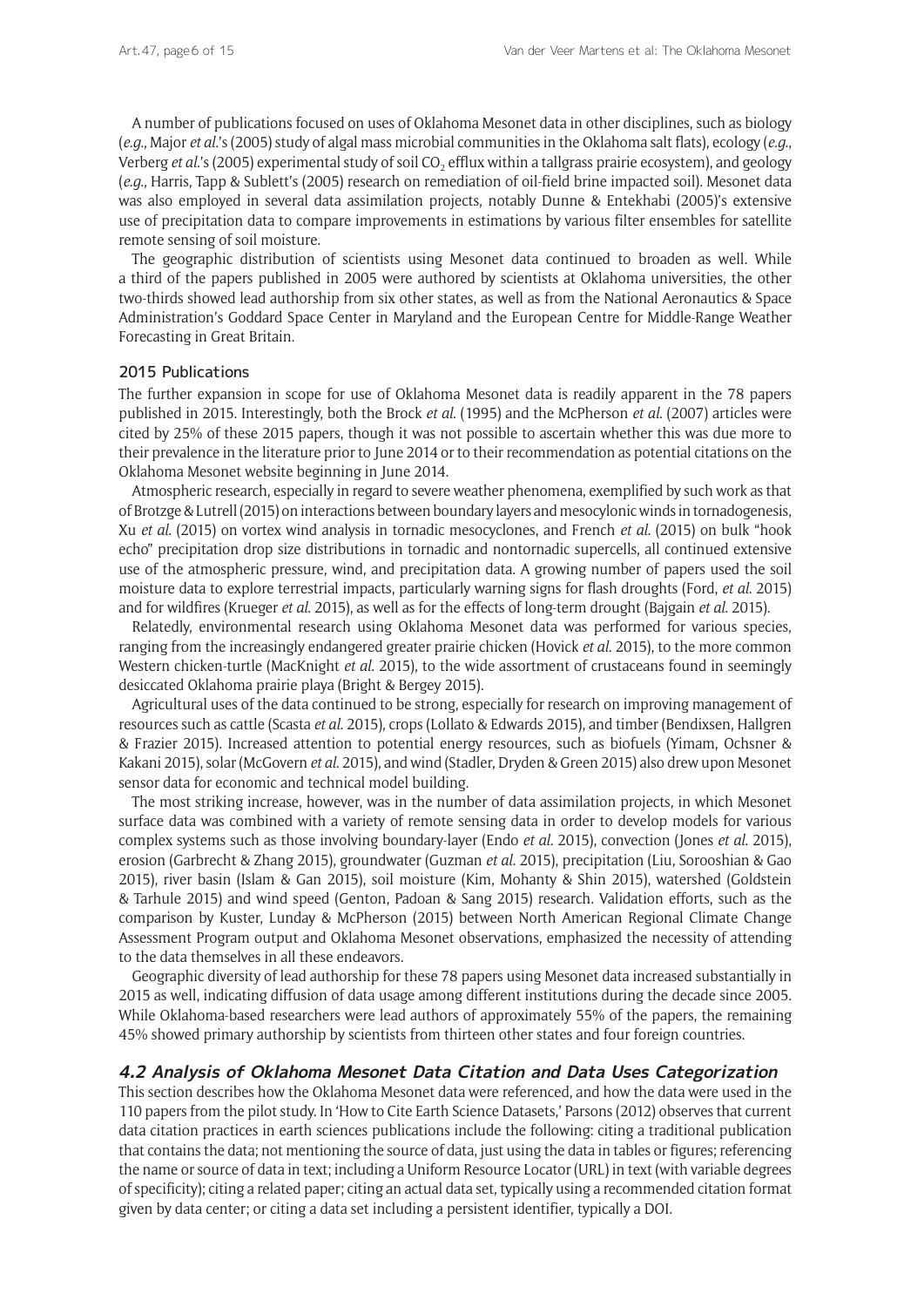Since the Oklahoma Mesonet made its dataset DOIs available on its website in 2016, after the 2015 papers were published, no use of these DOIs was observed in this pilot study. Of the other six practices, the study found only three: referencing the name or source of data in text, including a URL in text (with variable degrees of specificity), or citing a related paper. The most commonly-used phrases used to refer to the Mesonet data sources in text were 'Oklahoma Mesonet' and 'Oklahoma Climatological Survey,' although these were only sometimes cited as sources in the reference lists of the papers. A number of papers (2 in 2005; 33 in 2015) provided the URL of either the Oklahoma Climatological Survey or the Oklahoma Mesonet in the text or the reference list. Finally, the Brock *et al.* 1995 paper often appeared as a reference accompanying an initial mention of the 'Oklahoma Mesonet' and could be considered to be a 'related paper.'

As noted above, citations to Oklahoma Mesonet data have varied to such an extent over the past 20 years, even within disciplines, that it remains a time-consuming task to identify these, and to determine their respective formats. However, as a general observation, it can be said that most of the researchers utilized only highly select portions of the entire datastream available to them, and most did not comment on why these specific selections were made, presumably because it was thought to be obvious to the reader within the particular scientific context.

Because the Mesonet datastreams include multiple observations (*e.g*, temperature, windspeed, etc.) from specific station locations at specific times, and because the papers in the pilot project seldom included all details of the data actually used, further investigation would be necessary in most cases in order to identify and match the actual Mesonet data from specific site locations and times to recreate or replicate the research performed. This problem of so-called 'data granularity' (that is, the level of depth to which data can be referred) is endemic to large datasets and datastreams, however, and, in the case of the Mesonet, may eventually be addressed through new data curation and identification techniques. At present, however, it remains a very labor-intensive process to 'match' the stored Mesonet data to particular studies.

Uses of the Mesonet data shown in the pilot study were diverse, though the most prevalent uses tended to be event-oriented, focused on phenomena such as severe storms; geographically-oriented, focused on phenomena such as prairie environments; or time-oriented, focused on phenomena such as long-term droughts. Importantly, explicit use of the data also was seldom repeated or replicated by different studies, with the exception of a few specific severe storm events. This may be a result of the 'data granularity' issue discussed in the preceding paragraph.

Based on the descriptions given of various uses of the specific data within each of the 110 papers citing Oklahoma Mesonet data, we empirically derived a broad typology of data uses across disciplines, noting of course that different scientists may use the same data in different ways. The five major categories are *assimilation*, *experimentation*, *observation*, *simulation*, and *validation*. A sixth category, *utilization*, includes all other uses not otherwise categorized.

*Assimilation* describes the use of Oklahoma Mesonet sensor data in an ensemble with a variety of other data for purposes of system-level prediction or similar large-scale pattern analyses.

*Experimentation* involves the use of Oklahoma Mesonet sensor data as a controlled factor within an experimental or quasi-experimental environment.

**Observation** involves the use of Oklahoma Mesonet sensor data as a non-controlled factor within an experimental, quasi-experimental, or other environment.

*Simulation* involves the use of the Oklahoma Mesonet sensor data with or without other data for purposes of modeling.

*Utilization* indicates a direct utilization of Oklahoma Mesonet data not otherwise categorized here. *Validation* involves the use of the Oklahoma Mesonet sensor data to validate other data or to ground-truth other instruments.

**Table 2** provides textual samples showing the variety in data citation formats and the six derived categories (assimilation, experimentation, observation, simulation, utilization, validation) from the data usages.

As shown in **Table 3**, an increasing variety of applications were made of the data as its availability and utility became more widely known among different research communities.

## **5. Conclusion**

This pilot study of 110 papers from various scientific disciplines using Oklahoma Mesonet data over the past 20 years demonstrates the value of understanding the diversity of uses possible for a robust, rigorously maintained, easily available source of current and historical environmental data that can be used for experimentation, explanation, and prediction in a wide variety of disciplines. The pilot study shows that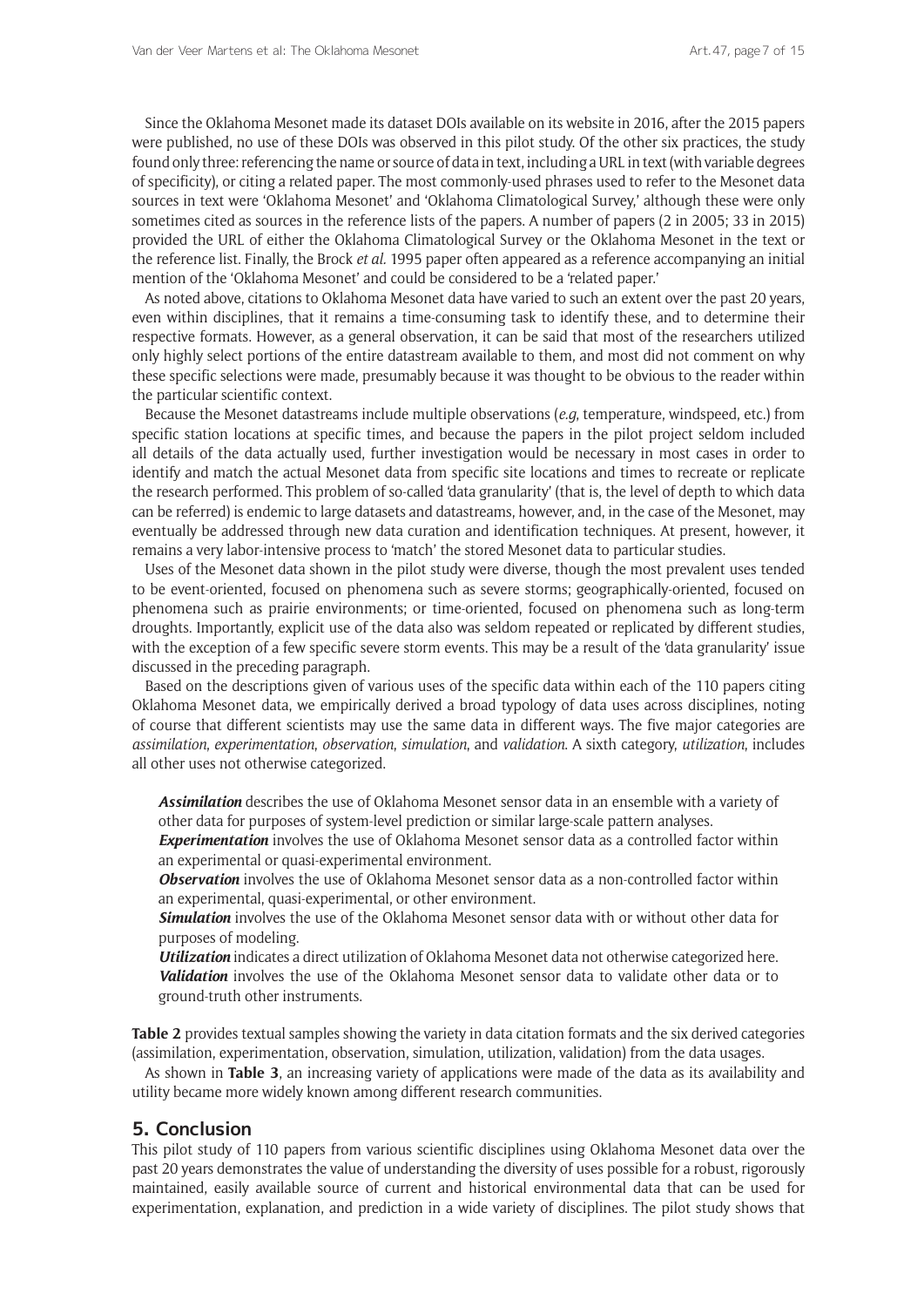|  |  | Table 2: Textual samples of Oklahoma Mesonet data citation categorization. |  |
|--|--|----------------------------------------------------------------------------|--|
|--|--|----------------------------------------------------------------------------|--|

| Category        | Source                                               | <b>Text of Data Citation</b>                                                                                                                                                                                                                                                                                                                                                                                                                                                                                                                                                                                                                                                                                                                                                                                                                                                                                                                                                                                                                                                                                                                                                                                                                                                                         |
|-----------------|------------------------------------------------------|------------------------------------------------------------------------------------------------------------------------------------------------------------------------------------------------------------------------------------------------------------------------------------------------------------------------------------------------------------------------------------------------------------------------------------------------------------------------------------------------------------------------------------------------------------------------------------------------------------------------------------------------------------------------------------------------------------------------------------------------------------------------------------------------------------------------------------------------------------------------------------------------------------------------------------------------------------------------------------------------------------------------------------------------------------------------------------------------------------------------------------------------------------------------------------------------------------------------------------------------------------------------------------------------------|
| Assimilation    | (Tanamachi,<br>Heinselman & Wicker<br>2015: 511-512) | Twenty-eight Oklahoma Mesonet (Brock et al. 1995) stations were<br>operating in the analysis domain on 24 May 2011 recording<br>observations of relative humidity RH, aspirated air temperature, wind<br>speed, wind direction, and atmospheric pressure every 1 min. Of<br>particular interest are the data from the El Reno Mesonet station [http://<br>ticker.mesonet.org/select.php?mo505&da527&yr52011]. As the tornado<br>passed, the atmospheric pressure decreased 17 hPa at 2120 UTC while<br>the 1-min-average ensemble of pressure traces from the lowest model<br>scalar level (125 m AGL) to the surface using the hydrostatic equation and<br>the surface pressure in the initial sounding (947 hPa). wind speed at 10 m<br>AGL increased from 10 to 51 ms21 We derived simulated near-surface<br>observations for comparison by interpolating the model variables at<br>125 m AGL from the grid points closest to the El Reno Mesonet station<br>We adjusted the simulated ensemble of pressure traces from the lowest<br>model scalar level (125 m AGL) to the surface using the hydrostatic<br>equation and the surface pressure in the initial sounding (947 hPa).                                                                                                                 |
| Experimentation | (Verburg et al. 2005:<br>$1721 - 1722$               | Starting on 10 February, 2002, temperatures inside the EcoCELLs<br>were maintained based on 8-year (1993-2000), 5-min averages from<br>a MESONET station (Brock et al., 1995) less than 1.6 km from the<br>excavation site [in Purcell, Oklahoma] Using a heating and cooling<br>underneath the monoliths, soil temperatures in the deepest horizons<br>(1.45 m depth) were kept as close as possible to the 1993-2000 mean<br>annual ambient air temperature (16 1C) measured at the excavation<br>site to simulate realistic soil temperature profiles Precipitation was<br>applied using an overhead rain simulator with a fixed intensity. We based<br>frequency and amounts on measurements from the MESONET site (same<br>8-year period used for temperature) with precipitation at each watering<br>applied at the mean monthly total divided by the mean frequency for<br>that month.                                                                                                                                                                                                                                                                                                                                                                                                        |
| Observation     | (Tanner et al. 2015:<br>$477 - 478$                  | Our objectives were to determine if sympatric populations of bobwhite<br>and scaled quail respond behaviorally to artificial surface-water sources in<br>a semiarid region at the species distribution extremes Over the course<br>of our study (2012-2014), average temperatures in summer ranged from<br>19.56-22.28, 25.72-27.22, and 26.78-30.06 °C during May, June, and<br>July, respectively Average temperatures in the winter ranged from<br>$-0.83$ to 2.17, 1.28–1.33, and $-0.33$ to 2.39 °C during December, January,<br>and February, respectively Annual precipitation was 34.44, 50.29, and<br>39.42 cm in 2012, 2013, and 2014, respectively. Climate data were<br>obtained from the Beaver Mesonet station (Brock et al., 1995; McPherson<br>et al., 2007).                                                                                                                                                                                                                                                                                                                                                                                                                                                                                                                        |
| Simulation      | (Stadler, Dryden<br>& Greene 2015:<br>$210 - 211$    | Wind measurements at individual wind farm turbines would have been<br>ideal for use in this research, but wind farm owners are notoriously<br>protective of such data, which could be used by competitors to plot<br>the efficiency of performance. Therefore, we used proxy data from the<br>Oklahoma Mesonetwork. The Oklahoma Mesonetwork (Mesonet) is a<br>network of 120 automated meteorological observation stations across all<br>77 counties in Oklahoma [36]. A full suite of data is reported and quality-<br>controlled for five-minute time increments. Wind was measured at the<br>standard 10-m height by the RM Young wind monitor with an accuracy<br>of $\pm$ 0.3 m s-1 [37]. Each wind farm in Oklahoma is within 20 kilometers<br>of a Mesonet station. We chose two wind farms in the western Oklahoma<br>within areas of the most dramatic projected wind velocity changes<br>in the NARCCAP output. Each wind farm was paired with the closest<br>Mesonet station to represent that wind farm with a year of five-minute<br>data (Figure 3). The Centennial wind farm in the northern portion of<br>the study domain was paired with the Buffalo Mesonet station, and the<br>Weatherford Wind Energy Center and the Weatherford Mesonet station<br>were paired further south. |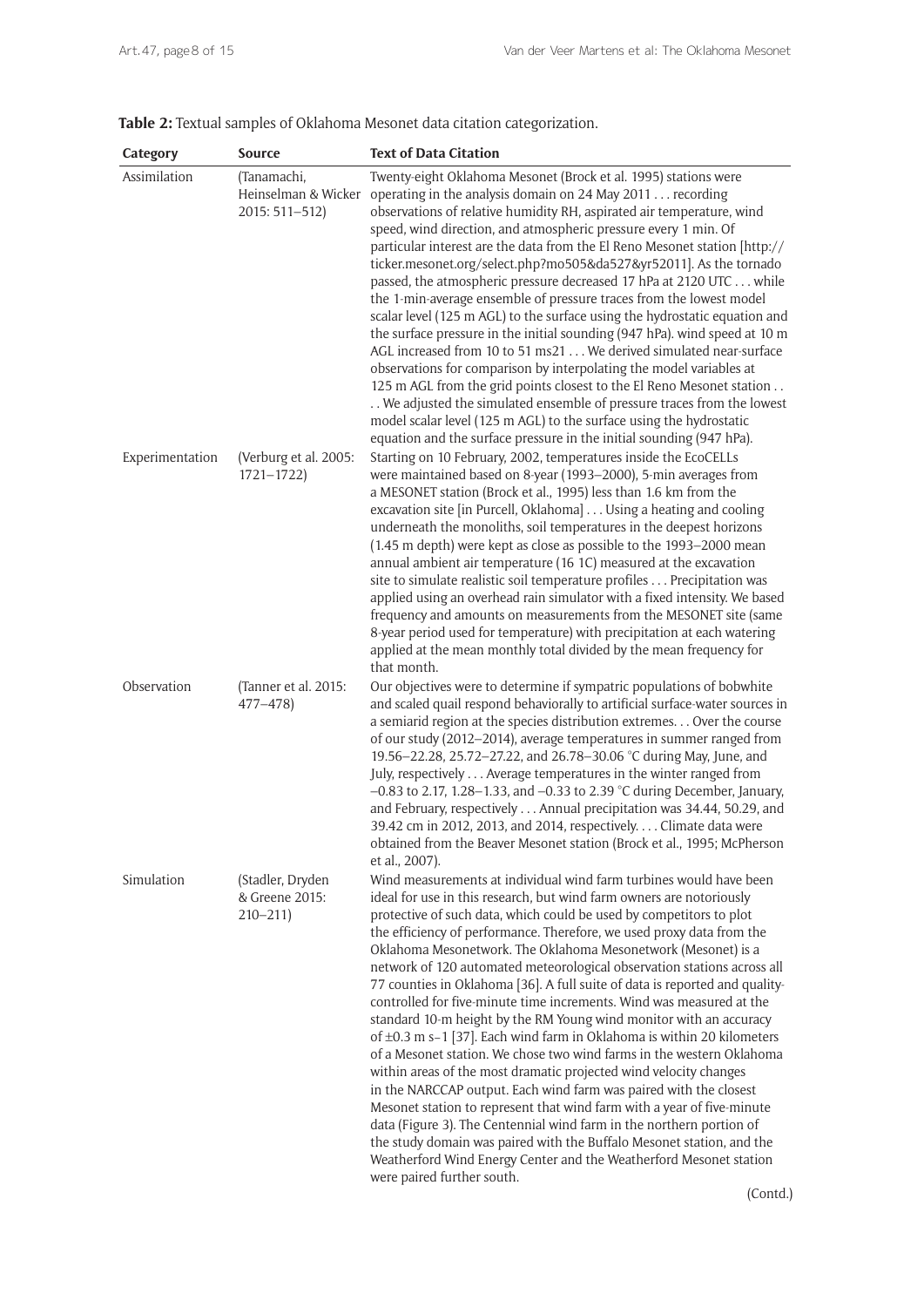| Utilization | (Kenkel & Norris<br>1995: 365) | The two objectives of the study were to estimate average willingness<br>to pay and to determine the characteristics of producers who would<br>pay to access and use mesoscale weather information. To this end, two<br>maximum likelihood models were estimated: one for the raw [Oklahoma]<br>Mesonet data and one for the raw data/value-added information<br>combination Variables representing payments for agricultural<br>publications, full-versus part-time farming, gross sales, use of irrigation,<br>and weather-related crop income losses were found to significantly<br>impact the willingness to pay for raw mesoscale weather data.                                                                                                                                                                                                                                                |
|-------------|--------------------------------|----------------------------------------------------------------------------------------------------------------------------------------------------------------------------------------------------------------------------------------------------------------------------------------------------------------------------------------------------------------------------------------------------------------------------------------------------------------------------------------------------------------------------------------------------------------------------------------------------------------------------------------------------------------------------------------------------------------------------------------------------------------------------------------------------------------------------------------------------------------------------------------------------|
| Validation  | (Bajgain et al. 2015:<br>153)  | Daily precipitation and soil moisture data from 2000-2013 at the<br>Oklahoma Mesonet Marena and El Reno stations were downloaded from<br>the Oklahoma Mesonet website (www.mesonet.org/index.php/weather/<br>daily_data_retrieval). The daily data were aggregated into 8-day periods<br>to match with the temporal resolution of the Moderate-Resolution<br>Imaging Spectroradiometer (MODIS) derived VIs. Three different soil<br>moisture data products (soil water potential, fractional water index and<br>volumetric water content) are available at the Mesonet website. These<br>soil moisture data products were derived based on the calibrated change<br>in soil temperature over time after a heat pulse is introduced (Illston et<br>al., 2008). In our analysis, we used volumetric soil water content (SWC)<br>collected at three different soil profiles (5, 25, and 60 cm depth.) |

**Table 3:** Typology of Oklahoma Mesonet data uses.

| 1995     | 2005 | 2015 | <b>TOTAL</b> |
|----------|------|------|--------------|
| $\Omega$ | 7    | 25   | 32           |
| 3        | 4    | 20   | 27           |
| 0        | 3    | 8    | 11           |
| 0        | 1    | 15   | 16           |
| 2        | 0    | 0    | 2            |
| 6        | 6    | 10   | 22           |
| 11       | 21   | 78   | 110          |
|          |      |      |              |

the Mesonet data are utilized in multiple scientific communities around the world, not only by the region's agricultural and meteorological researchers, as was originally anticipated by the Mesonet's founders and funders, and can potentially contribute to a much broader range of endeavors, making it even more essential. The development of an initial typology of Mesonet data uses is an important step in that direction, as it shows that these uses seem to be changing over time.

Besides the obvious value of Oklahoma Mesonet data for forecasting purposes, as well as in current meteorological and hydrological uses, the increasing historical value of the Mesonet data has become apparent, as shown by the numerous climate-related papers in the corpus. The recent implementation of Oklahoma Mesonet DOIs was done with the intent of making it easier to facilitate research uses in future and to increase stakeholder awareness of their importance. However, the current growth in data simulation and assimilation studies also makes evident that any single infrastructure such as the Mesonet that routinely supplies data for these rapidly evolving, data-intensive computerized models should be cognizant of the other stakeholders involved in such efforts, and attempt to work together on mutually beneficial outcomes, just as the researchers themselves do.

Efforts to correctly attribute assimilated data, as discussed by Hou & Mayernik (2013, 2017) in reference to climate data models, and by Tilmes, Yesha & Halem (2010) in reference to data transfer and transformations throughout the earth sciences in general, will likely become even more critical to data providers and other stakeholders. This realization has new implications for the Mesonet in terms of both its administrative and advocacy goals. The results of the pilot study, therefore, have already been of practical value, and an incentive toward further investigation of the past, present and potential uses of the Oklahoma Mesonet sensor data.

In an extensive review of research efforts similar to the Oklahoma Mesonet pilot project described here, Mayernik *et al*. (2017: 1354) have suggested that practical, in-depth studies of specific 'research infrastructures' that routinely provide significant research assets, such as datasets and datastreams, also offer unique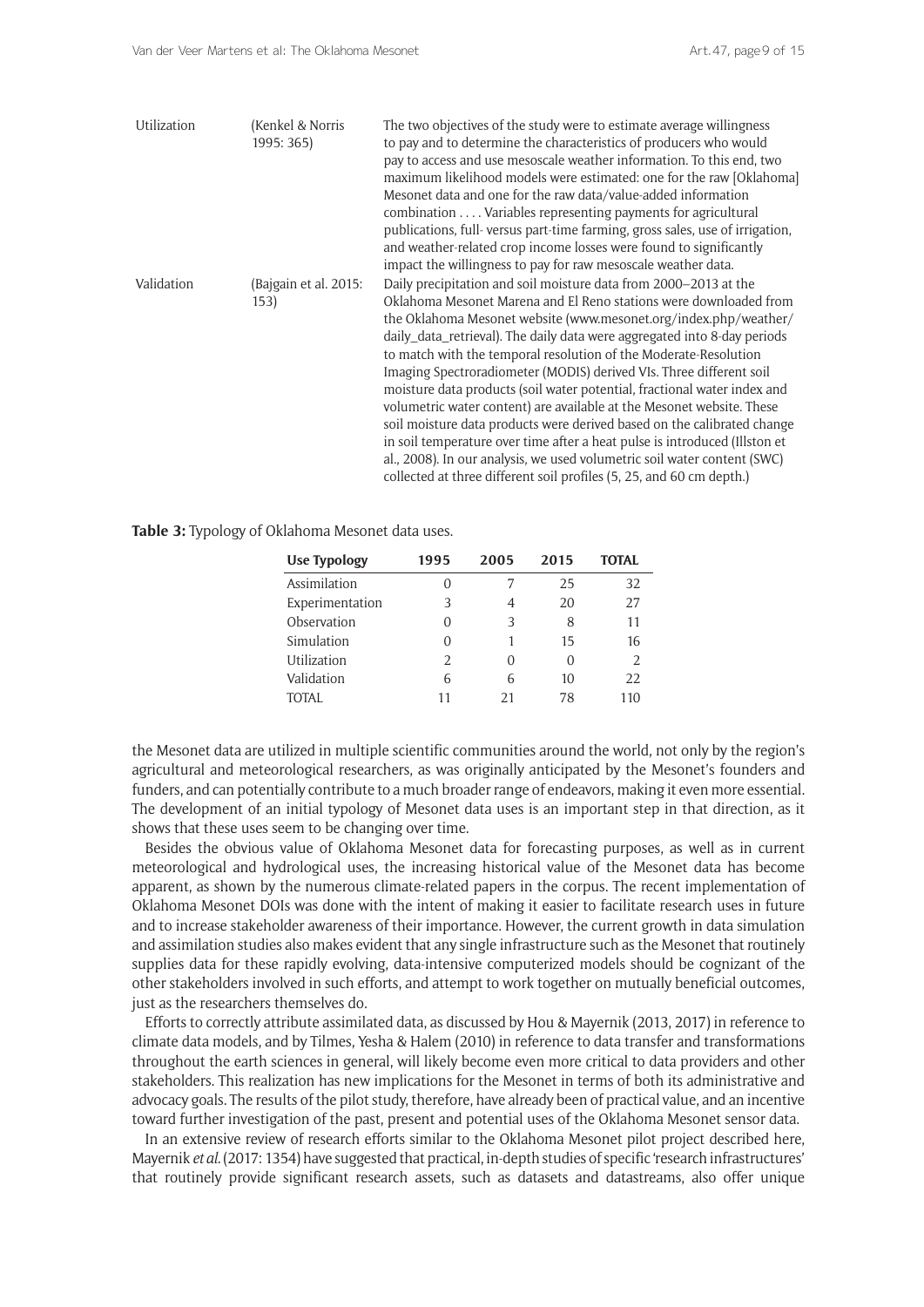opportunities to contribute to theoretical knowledge of citation purposes in general, though this is seldom an explicit purpose of such studies. They note that data citations and acknowledgments "do not fall cleanly into either the traditional scholarly 'citation as reward' or 'citation as persuasion' categories but may represent a mix of both. Citing a data source may thus serve to recognize the contribution of the data provider and also to illustrate 'how data of sufficiently high visibility or quality underlie a particular scientific result.' As an example, they offer several analyses of successive 'release articles' related to a specific oceanographic and atmospheric data set which showed that roughly 80% of the citations to the release articles were data-usage related, which may indicate that certain published articles can be highly cited as proxies for data sets.

Although the Oklahoma Mesonet pilot study was not designed to focus on the Brock *et al*. 1995 article in this way, the findings do suggest that it may serve not only as a proxy for the data source, but also as an indication of the high quality of the data source. The key role of quality assurance in sensor data research, as shown by the continued references to this article and to other Mesonet articles that provide the technical and instrumental sensor specifications for data collection and communication, may be viewed as implicit signals of the quality of the data source and, accordingly, to that of the datastreams and to the data used in each particular study. A future study focused on this 'signal' aspect of sensor data citation is now being planned, with special attention to its possible significance and the various channels by which such 'signal papers' may be diffused.

Another planned study involving the preliminary typology of data uses derived from the articles in the pilot study is its further use and potential modification during the analysis of all journal articles in the full corpus. A comparison of these uses to those described in peer-reviewed journal publications using sensor data from the growing number of similar mesonetworks in other states, offering an opportunity for more collaboration with other researchers interested in this type of study, is also being planned.

In conclusion, as the Oklahoma Mesonet can provide a uniquely valuable source of environmental sensor data to those who study a wide range of weather-related phenomena, it can also provide an invaluable source of information to those researchers interested in how that data, its uses, and its users may be studied.

## **Author Note**

The online bibliography of Oklahoma Mesonet-related journal articles is available at [https://www.mesonet.](https://www.mesonet.org/index.php/site/bibliography) [org/index.php/site/bibliography](https://www.mesonet.org/index.php/site/bibliography).

## **Acknowledgements**

The authors wish to thank the reviewers of the initial version of this article for their helpful comments and criticisms. The research assistance of Ms. Katherine Morris of the University of Oklahoma School of Library & Information Studies is also gratefully acknowledged.

# **Competing Interests**

BVM received one month of summer salary support from the Oklahoma Climatological Survey in 2015 to help fund her work on this project. CAF and BGI are both senior scientists employed by the Oklahoma Climatological Survey, which operates the Oklahoma Mesonet.

# **Author Information**

Betsy Van der Veer Martens is an associate professor at the School of Library & Information Studies at the University of Oklahoma, and has written on bibliometrics in the *Annual Review of Information Science & Technology* and the *Journal of the Association for Information Science & Technology*. Bradley G. Illston is a senior research scientist at the Oklahoma Mesonet. His research focuses on urban meteorology and soil moisture, and has appeared in such journals as the *Bulletin of the American Meteorological Society*, the *Journal of Atmospheric & Oceanic Technology*, and the *Soil Science Society of America Journal*. Christopher A. Fiebrich is the Associate Director of the Oklahoma Climatological Survey and the Executive Director of the Oklahoma Mesonet. His research interests include the history and operation of climate observational networks, and he has published extensively in the *Bulletin of the American Meteorological Society*, *Earth-Science Reviews*, the *Journal of Atmospheric & Oceanic Technology*, the *Journal of Environmental Quality*, and elsewhere.

## **References**

**Altman, M, Borgman, C, Crosas, M** and **Matone, M** 2015 An introduction to the joint principles for data citation. *Bulletin of the American Society for Information Science and Technology*, 41(3): 43–45. DOI: <https://doi.org/10.1002/bult.2015.1720410313>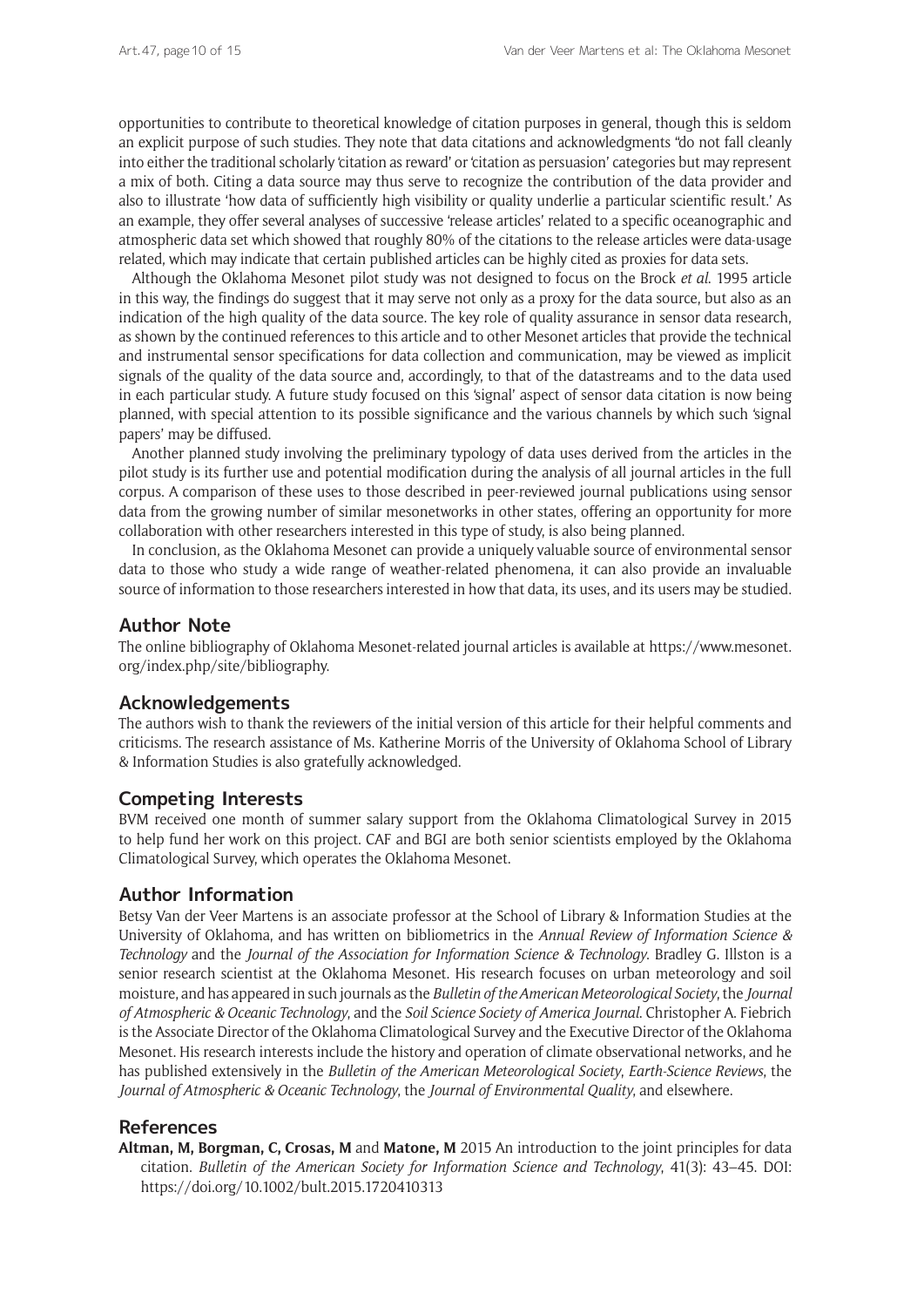- **Apai, D, Lagerstrom, J, Reid, I N, Levay, K L, Fraser, E, Nota, A** and **Henneken, E** 2010 Lessons from a high-impact observatory: The Hubble Space Telescope's science productivity between 1998 and 2008. *Publications of the Astronomical Society of the Pacific*, 122(893): 808–826. DOI: [https://doi.](https://doi.org/10.1086/654851) [org/10.1086/654851](https://doi.org/10.1086/654851)
- **Apte, A** 2015 An introduction to data assimilation. In: Sarkar, S. et al. (eds.), *Applied mathematics*. *Springer proceedings in mathematics & statistics*, 146: 31–42. New Delhi: Springer. DOI: [https://doi.](https://doi.org/10.1007/978-81-322-2547-8_4) [org/10.1007/978-81-322-2547-8\\_4](https://doi.org/10.1007/978-81-322-2547-8_4)
- **Bajgain, R, Xiao, X, Wagle, P, Basara, J** and **Zhou, Y** 2015 Sensitivity analysis of vegetation indices to drought over two tallgrass prairie sites. *ISPRS Journal of Photogrammetry and Remote Sensing*, 108: 151–160. DOI:<https://doi.org/10.1016/j.isprsjprs.2015.07.004>
- **Bates, J, Lin, Y W** and **Goodale, P** 2016 Data journeys: Capturing the socio-material constitution of data objects and flows. *Big Data & Society*, 3(2): 2053951716654502. DOI: [https://doi.](https://doi.org/10.1177/2053951716654502) [org/10.1177/2053951716654502](https://doi.org/10.1177/2053951716654502)
- **Bauer, P, Thorpe, A** and **Brunet, G** 2015 The quiet revolution of numerical weather prediction. *Nature*, 525(7567): 47–55. DOI:<https://doi.org/10.1038/nature14956>
- **Belter, C W** 2014 Measuring the value of research data: A citation analysis of oceanographic data sets. *PloS ONE*, 9(3): e92590. DOI: <https://doi.org/10.1371/journal.pone.0092590>
- **Bendixsen, D P, Hallgren, S W** and **Frazier, A E** 2015 Stress factors associated with forest decline in xeric oak forests of south-central United States. *Forest Ecology and Management*, 347: 40–48. DOI: [https://doi.](https://doi.org/10.1016/j.foreco.2015.03.015) [org/10.1016/j.foreco.2015.03.015](https://doi.org/10.1016/j.foreco.2015.03.015)
- **Borgman, C L** 2015 *Big data, little data, no data: Scholarship in the networked world*. Cambridge MA: MIT Press.
- **Borgman, C L, Darch, P T, Sands, A E, Wallis, J C** and **Traweek, S** 2014 The ups and downs of knowledge infrastructures in science: Implications for data management. In *Proceedings of the EEE/ACM joint conference on digital libraries. September 8–12, 2014*, 257–266. London, U.K.
- **Bright, E G** and **Bergey, E A** 2015 Spatial distribution of resting stages of crustaceans and other aquatic invertebrates in playa wetlands. *Journal of Crustacean Biology*, 35(4): 515–521. DOI: [https://doi.](https://doi.org/10.1163/1937240X-00002347) [org/10.1163/1937240X-00002347](https://doi.org/10.1163/1937240X-00002347)
- **Brock, F** 2013 Oral history interview with Fred V. Brock. Available at: [http://dc.library.okstate.edu/cdm/ref/](http://dc.library.okstate.edu/cdm/ref/collection/mesonet/id/266) [collection/mesonet/id/266](http://dc.library.okstate.edu/cdm/ref/collection/mesonet/id/266) [Last accessed 27 July 2017].
- **Brock, F V, Crawford, K C, Elliott, R L, Cuperus, G W, Stadler, S J, Johnson, H L** and **Eilts, M D** 1995 The Oklahoma Mesonet: A technical overview. *Journal of Atmospheric and Oceanic Technology*, 12(1): 5–19. DOI: [https://doi.org/10.1175/1520-0426\(1995\)012<0005:TOMATO>2.0.CO;2](https://doi.org/10.1175/1520-0426(1995)012<0005:TOMATO>2.0.CO;2)
- **Brotzge, J A** and **Luttrell, C M** 2015 Genesis of the Chickasha, Oklahoma, tornado on 24 May 2011 as observed by CASA radar and Oklahoma Mesonet. *Journal of Operational Meteorology*, 3(6): 59–69. DOI: <https://doi.org/10.15191/nwajom.2015.0306>
- **Campbell, J L,** et al. 2013 Quantity is nothing without quality: Automated QA/QC for streaming environmental sensor data. *BioScience*, 63(7): 574–585. DOI: [https://doi.org/10.1525/](https://doi.org/10.1525/bio.2013.63.7.10) [bio.2013.63.7.10](https://doi.org/10.1525/bio.2013.63.7.10)
- **Cragin, M H, Palmer, C L** and **Chao, T C** 2010 Relating data practices, types, and curation functions: An empirically derived framework. *Proceedings of the American Society for Information Science and Technology*, 47(1): 1–2. DOI:<https://doi.org/10.1002/meet.14504701426>
- **Crawford, K** 2013 Oral history interview with Ken Crawford. Available at: [http://dc.library.okstate.edu/](http://dc.library.okstate.edu/cdm/ref/collection/mesonet/id/293) [cdm/ref/collection/mesonet/id/293](http://dc.library.okstate.edu/cdm/ref/collection/mesonet/id/293) [Last accessed 27 July 2017].
- **Cronin, B** 1995 *The scholar's courtesy: The role of acknowledgment in the primary communication process*. London: Taylor Graham.
- **Data Citation Synthesis Group** 2014 Joint Declaration of Data Citation Principles. Martone, M (ed.), San Diego CA: FORCE11. Available at: [https://www.force11.org/group/joint-declaration-data-citation](https://www.force11.org/group/joint-declaration-data-citation-principles-final)[principles-final](https://www.force11.org/group/joint-declaration-data-citation-principles-final) [Last accessed 27 July 2017].
- **Demoz, B B, Starr, D O C, Evans, K D, Lare, A R, Whiteman, D N, Schwemmer, G, Bisson, S E,** et al. 2005 The cold front of 15 April 1994 over the central United States. Part I: Observations. *Monthly Weather Review*, 133(6): 1525–1543. DOI:<https://doi.org/10.1175/MWR2932.1>
- **Ding, Y, Hayes, M J** and **Widhalm, M** 2011 Measuring economic impacts of drought: A review and discussion. *Disaster Prevention and Management*, 20(4): 434–446. DOI: [https://doi.](https://doi.org/10.1108/09653561111161752) [org/10.1108/09653561111161752](https://doi.org/10.1108/09653561111161752)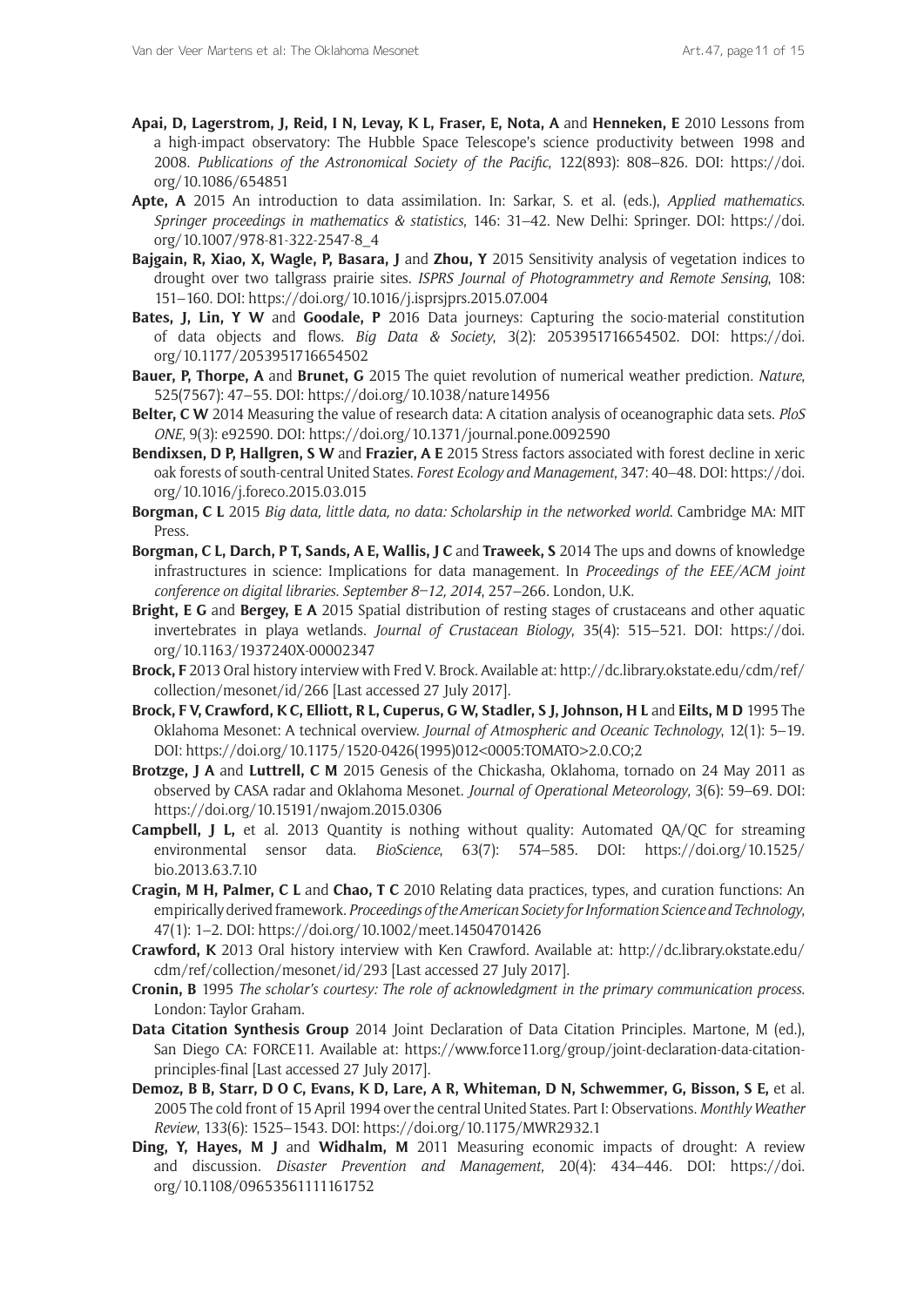- **Dunne, S** and **Entekhabi, D** 2005 An ensemble-based reanalysis approach to land data assimilation*. Water Resources Research*, 41(2): W02013. DOI: <https://doi.org/10.1029/2004WR003449>
- **Edwards, P N** 2010 *A vast machine: Computer models, climate data, and the politics of global warming*. Cambridge MA: MIT Press.
- **Endo, S, Frielind, A M, Lind, W, Vogelmann, A M, Toto, T, Ackerman, A S, Liu, Y,** et al. 2015 RACORO continental boundary layer cloud investigations: 2. Large-eddy simulations of cumulus clouds and evaluation within situ and ground-based observations. *Journal of Geographysical Research: Atmospheres*, 120(12): 5993–6014. DOI:<https://doi.org/10.1002/2014JD022525>
- **Fiebrich, C A** 2009 History of surface weather observations in the United States. *Earth-Science Reviews*, 93(3): 77–84. DOI: <https://doi.org/10.1016/j.earscirev.2009.01.001>
- **Fleming, J R** 2016 *Inventing atmospheric science: Bjerknes, Rossby, Wexler, and the foundations of modern meteorology*. Cambridge MA: MIT Press.
- **Ford, T W, McRoberts, D B, Quiring, S M** and **Hall, R E** 2015 On the utility of in situ soil moisture observations for flash drought early warning in Oklahoma, USA. *Geophysical Research Letters*, 42(22): 9790–9798. DOI: <https://doi.org/10.1002/2015GL066600>
- **French, M M, Burgess, D W, Mansell, E R** and **Wicker, L J** 2015 Bulk hook echo raindrop sizes retrieved using mobile, polarimetric Doppler radar observations. *Journal of Applied Meteorology and Climatology*, 54(2): 423–450. DOI:<https://doi.org/10.1175/JAMC-D-14-0171.1>
- **Ganguly, A R, Omitaomu, O A, Fang, Y, Khan, S** and **Bhaduri, B L** 2007 Knowledge discovery from sensor data for scientific applications. In: Gama, J, et al. (eds.), *Learning from data streams: Processing techniques in sensor networks*, 205–228. Berlin: Springer. DOI: [https://doi.org/10.1007/3-540-73679-4\\_13](https://doi.org/10.1007/3-540-73679-4_13)
- **Garbrecht, J D and Zhang, X C 2015** Soil erosion from winter wheat cropland under climate change in central Oklahoma. *Applied Engineering in Agriculture*, 31(3): 439–454. DOI: [https://doi.org/10.13031/](https://doi.org/10.13031/aea.31.10998) [aea.31.10998](https://doi.org/10.13031/aea.31.10998)
- **Genton, M G, Padoan, S A** and **Sang, H** 2015 Multivariate max-stable spatial processes. *Biometrika*, 102(1): 215–230. DOI:<https://doi.org/10.1093/biomet/asu066>
- **Goldstein, J C, Mayernik, M S** and **Ramapriyan, H K** 2017 Identifiers for earth science data sets: Where we have been and where we need to go. *Data Science Journal*, 16: 23. DOI: [https://doi.org/10.5334/](https://doi.org/10.5334/dsj-2017-023) [dsj-2017-023](https://doi.org/10.5334/dsj-2017-023)
- **Goldstein, J C and Tarhule, A** 2015 Evaluating the impacts of climate change and switchgrass production on a semiarid basin. *Hydrological Processes*, 29(5): 724–738. DOI:<https://doi.org/10.1002/hyp.10159>
- **Guzman, J A, Moriasi, D N, Gowda, P H, Steiner, J L, Starks, P J, Arnold, J G** and **Srinivasan, R** 2015 A model integration framework for linking SWAT and MODFLOW. *Environmental Modelling & Software*, 73: 103–116. DOI: <https://doi.org/10.1016/j.envsoft.2015.08.011>
- **Halevi, G** and **Moed, F** 2012 The evolution of big data as a research and scientific topic: Overview of the literature. *Research Trends*, 30(1): 3–6. Available at: [https://www.researchtrends.com/issue-30](https://www.researchtrends.com/issue-30-september-2012/the-evolution-of-big-data-as-a-research-and-scientific-topic-overview-of-the-literature/) [september-2012/the-evolution-of-big-data-as-a-research-and-scientific-topic-overview-of-the-literature/](https://www.researchtrends.com/issue-30-september-2012/the-evolution-of-big-data-as-a-research-and-scientific-topic-overview-of-the-literature/) [Last accessed 27 July 2017].
- **Harris, T A, Tapp, J B** and **Sublette, K L** 2005 Remediation of oil-field brine-impacted soil using a subsurface drainage system and hay. *Environmental Geosciences*, 12: 101–113. DOI: [https://doi.org/10.1306/](https://doi.org/10.1306/eg.11160404041) [eg.11160404041](https://doi.org/10.1306/eg.11160404041)
- **Haugland, M J** and **Crawford, K C** 2005 The diurnal cycle of land-atmosphere interactions across Oklahoma's winter wheat belt. *Monthly Weather Review*, 133(1): 120–130. DOI: [https://doi.org/10.1175/](https://doi.org/10.1175/MWR-2842.1) [MWR-2842.1](https://doi.org/10.1175/MWR-2842.1)
- **Hou, C Y** and **Mayernik, M** 2016 Recognizing the diversity of contributions: A case study for framing attribution and acknowledgement for scientific data. *International Journal of Digital Curation*, 11(1): 33–52. DOI:<https://doi.org/10.2218/ijdc.v11i1.357>
- **Hou, C Y** and **Mayernik, M** 2017 Formalizing an attribution framework for scientific data/software products and collections. *International Journal of Digital Curation*, 11(2): 87–103. DOI: [https://doi.org/10.2218/](https://doi.org/10.2218/ijdc.v11i2.404) iidc.v11i2.404
- **Hovick, T J, Elmore, R D, Fuhlendorf, S D** and **Dahlgren, D K** 2015 Weather constrains the influence of fire and grazing on nesting greater prairie-chickens. *Rangeland Ecology & Management*, 68(2): 186–193. DOI:<https://doi.org/10.1016/j.rama.2015.01.009>
- **Islam, Z** and **Gan, T Y** 2015 Hydrologic modeling of the Blue River basin using NEXRAD precipitation data with a semidistributed and a fully distributed model. *Journal of Hydrologic Engineering*, 20(10): 04015015-1-04015015-9. DOI: [https://doi.org/10.1061/\(ASCE\)HE.1943-5584.0001179](https://doi.org/10.1061/(ASCE)HE.1943-5584.0001179)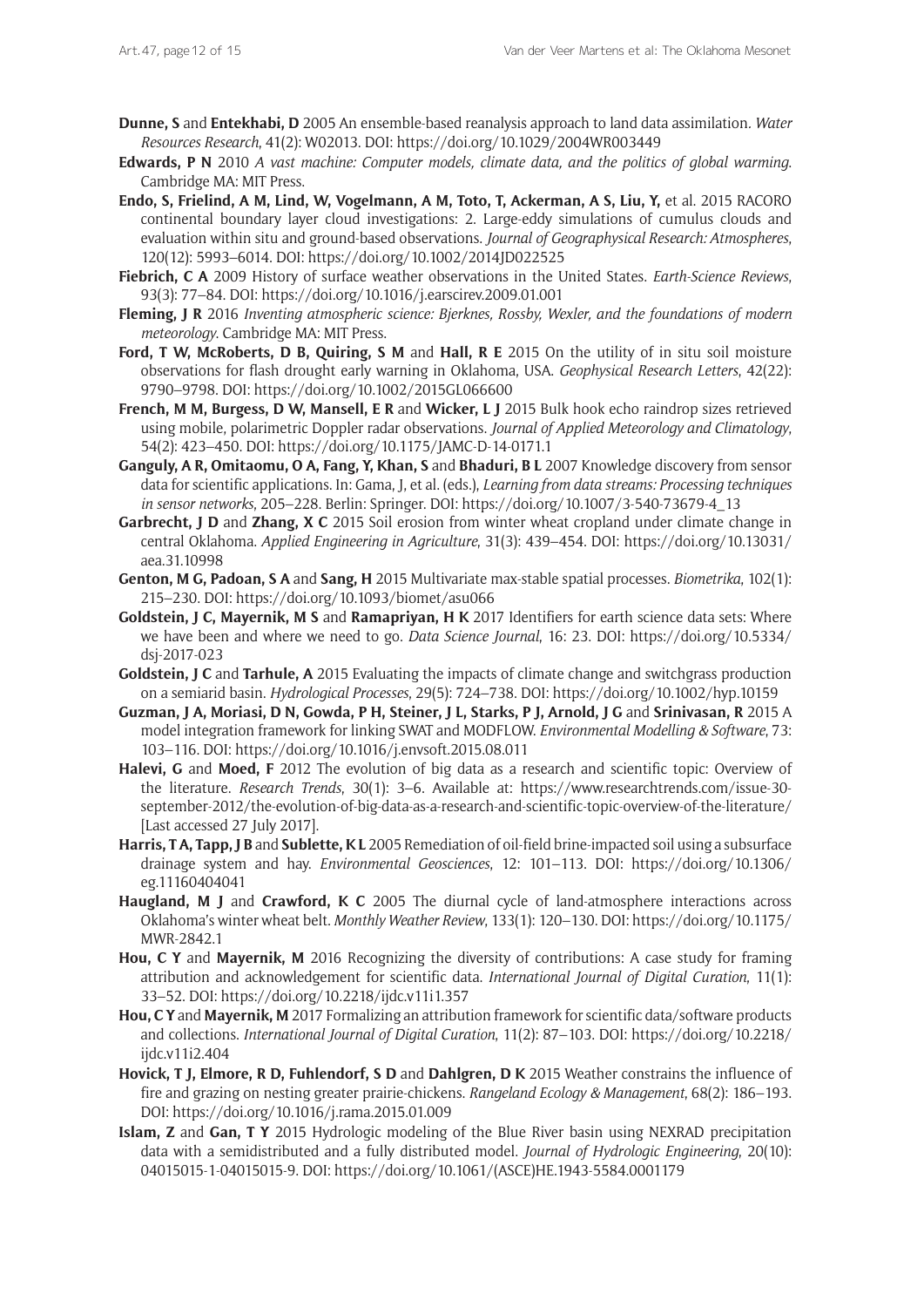- **Johnson, R C** 2015 Roadmap to Trillion Sensor Forks: System-Side Here, Sensor-Side Not for 6–12 Months. *EE Times*, December 10, 2015. Available at: [http://www.eetimes.com/document.asp?doc\\_id=1328466](http://www.eetimes.com/document.asp?doc_id=1328466) [Last accessed 27 July 2017].
- **Jones, T A, Stensrud, D, Wicker, L, Minnis, P** and **Palikonda, R** 2015 Simultaneous radar and satellite data storm-scale assimilation using an ensemble Kalman filter approach for 24 May 2011. *Monthly Weather Review*, 143(1): 165–194. DOI:<https://doi.org/10.1175/MWR-D-14-00180.1>
- **Kenkel, P L** and **Norris, P E** 1995 Agricultural producers' willingness to pay for real-time mesoscale weather information. *Journal of Agricultural and Resource Economics*, 20(2): 356–372. [https://www.jstor.org/](https://www.jstor.org/stable/40987744) [stable/40987744](https://www.jstor.org/stable/40987744).
- **Kim, J, Mohanty, B P** and **Shin, Y** 2015 Effective soil moisture estimate and its uncertainty using multimodel simulation based on Bayesian model averaging. *Journal of Geophysical Research: Atmospheres*, 120(16): 8023–8042. DOI:<https://doi.org/10.1002/2014JD022905>
- **Kim, Y** and **Stanton, J M** 2016 Institutional and individual factors affecting scientists' data-sharing behaviors: A multilevel analysis. *Journal of the Association for Information Science and Technology*, 67: 776 –799. DOI: <https://doi.org/10.1002/asi.23424>
- **Klemm, T** and **McPherson, R A** 2017 The development of seasonal climate forecasting for agricultural producers. *Agricultural and Forest Meteorology*, 232, 384–399. DOI: [https://doi.org/10.1016/j.](https://doi.org/10.1016/j.agrformet.2016.09.005) [agrformet.2016.09.005](https://doi.org/10.1016/j.agrformet.2016.09.005)
- **Klockow, K E, McPherson, R A** and **Sutter, D S** 2010 On the economic nature of crop production decisions using the Oklahoma Mesonet. *Weather, Climate, and Society*, 2(3): 224–236. DOI: [https://doi.](https://doi.org/10.1175/2010WCAS1034.1) [org/10.1175/2010WCAS1034.1](https://doi.org/10.1175/2010WCAS1034.1)
- **Krueger, E S, Ochsner, T E, Engle, D M, Carlson, J D, Twidwell, D** and **Fuhlendorf, S D** 2015 Soil moisture affects growing-season wildfire size in the Southern Great Plains. *Soil Science Society of America*, 79(6*):* 1567–1576. DOI: <https://doi.org/10.2136/sssaj2015.01.0041>
- **Kuster, E L, Lunday, C E** and **McPherson, R A** 2015 A comparison of North American regional climate change assessment program output and Oklahoma Mesonet observations: Precipitation and temperature. *The Geographical Bulletin*, 56(2): 102–121.
- **Liu, H, Sorooshian, S** and **Gao, X** 2015 Assessment of the spatial and seasonal variation of the error-intensity relationship in satellite-based precipitation measurements using an adaptive parametric model. *Journal of Hydrometeorology*, 16(4): 1700–1716. DOI:<https://doi.org/10.1175/JHM-D-14-0219.1>
- **Lollato, R P** and **Edwards, J T** 2015 Maximum attainable wheat yield and resource-use efficiency in the southern Great Plains. *Crop Science*, 55(6): 2863–2876. DOI: [https://doi.org/10.2135/](https://doi.org/10.2135/cropsci2015.04.0215) [cropsci2015.04.0215](https://doi.org/10.2135/cropsci2015.04.0215)
- **Lynch, P** 2008 The origins of computer weather prediction and climate modeling. *Journal of Computational Physics*, 227(7): 3431–3444. DOI: <https://doi.org/10.1016/j.jcp.2007.02.034>
- **MacKown, C T** and **Carver, B F** 2005 Fall forage biomass and nitrogen composition of winter wheat populations selected from grain-only and dual-purpose environments. *Crop Science*, 45(1): 322–328. DOI: <https://doi.org/10.2135/cropsci2005.0322>
- **Major, K M, Kirkwood, A E, Major, C S, McCreadie, J W** and **Henley, W J** 2005 In situ studies of algal biomass in relation to physicochemical characteristics of the Salt Plains National Wildlife Refuge, Oklahoma, USA. *Saline Systems*, 1(11). DOI: <https://doi.org/10.1186/1746-1448-1-11>
- **Mayernik, M S** 2012 Data citation initiatives and issues. *Bulletin of the American Society for Information Science and Technology*, 38(5): 23–28. DOI: <https://doi.org/10.1002/bult.2012.1720380508>
- **Mayernik, M S** 2016 Research data and metadata curation as institutional issues. *Journal of the Association for Information Science and Technology*, 67(4): 973–993. DOI: <https://doi.org/10.1002/asi.23425>
- **Mayernik, M S, Hart, D L, Maull, K E** and **Weber, N M** 2017 Assessing and tracing the outcomes and impact of research infrastructures. *Journal of the Association for Information Science and Technology*, 68(6): 1341–1359. DOI: <https://doi.org/10.1002/asi.23721>
- **Mayernik, M S, Wallis, J C** and **Borgman, C L** 2013 Unearthing the infrastructure: Humans and sensors in field-based scientific research. *Computer Supported Cooperative Work*, 22(1): 65–101. DOI: [https://doi.](https://doi.org/10.1007/s10606-012-9178-y) [org/10.1007/s10606-012-9178-y](https://doi.org/10.1007/s10606-012-9178-y)
- **McGovern, A, Gagne, D J, II, Basara, J, Hamill, T M** and **Margolin, D** 2015 Solar energy prediction: An international contest to initiate interdisciplinary research on compelling meteorological problems. *Bulletin of the American Meteorological Society*, 96(8): 1388–1393. DOI: [https://doi.org/10.1175/](https://doi.org/10.1175/BAMS-D-14-00006.1) [BAMS-D-14-00006.1](https://doi.org/10.1175/BAMS-D-14-00006.1)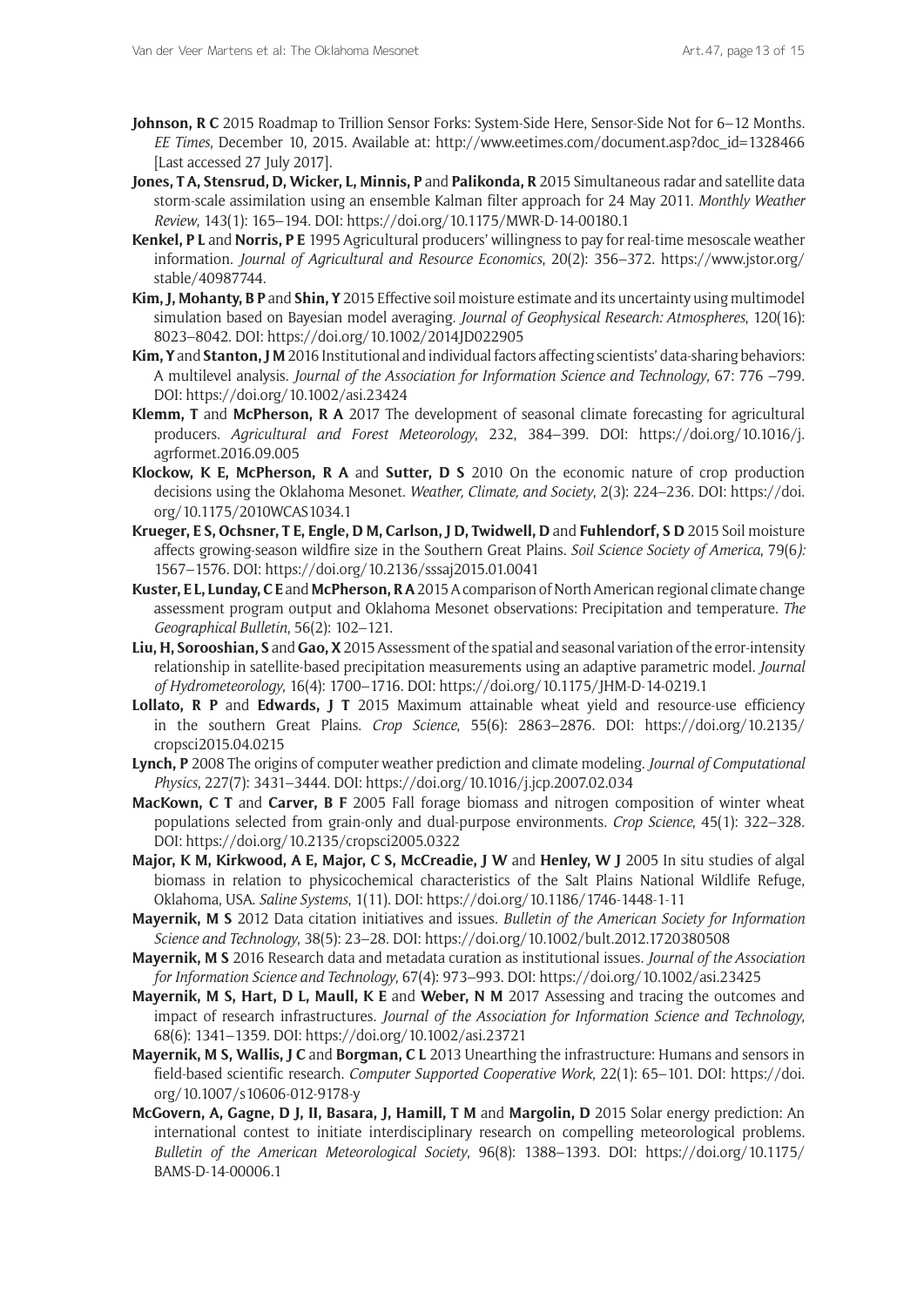- **McPherson, R A, Fiebrich, C A, Crawford, K C, Elliott, R L, Kilby, J R, Grimsley, D L, Martinez, J E, Demko, D B,** et al. 2007 Statewide monitoring of the mesoscale environment: A technical update on the Oklahoma Mesonet. *Journal of Atmospheric and Oceanic Technology*, 24(3): 301–321. DOI: [https://doi.](https://doi.org/10.1175/JTECH1976.1) [org/10.1175/JTECH1976.1](https://doi.org/10.1175/JTECH1976.1)
- **McPherson, R A** and **Stensrud, D J** 2005 Influences of a winter wheat belt on the evolution of the boundary layer. *Monthly Weather Review*, 133(8): 2178–2199. DOI: <https://doi.org/10.1175/MWR2968.1>
- **Mooney, H** and **Newton, M P** 2012 The anatomy of a data citation: Discovery, reuse, and credit. *Journal of Librarianship and Scholarly Communication*, 1(1): eP1035. DOI: [https://doi.org/10.7710/2162-](https://doi.org/10.7710/2162-3309.1035) [3309.1035](https://doi.org/10.7710/2162-3309.1035)
- **Morrissey, M L, Maliekal, J A, Greene, J S** and **Wang, J M** 1995 The uncertainty of simple spatial averages using rain-gauge networks. *Water Resources Research*, 31(8): 2011–2017. DOI: [https://doi.](https://doi.org/10.1029/95WR01232) [org/10.1029/95WR01232](https://doi.org/10.1029/95WR01232)
- **National Research Council** 2008 *Observing weather and climate from the ground up: A nationwide network of networks*. Washington DC: National Academies Press.
- **Parsons, M A** 2012 How to cite earth science datasets. In: Uhler, P (ed.), *For attribution—Developing data attribution and citation practices and standards*, 117–124. Washington DC: National Academies Press.
- **Parsons, M A** and **Fox, P A** 2013 Is data publication the right metaphor?. *Data Science Journal*, 12: WDS32–WDS46. DOI: <https://doi.org/10.2481/dsj.WDS-042>
- **Parsons, M A, Godøy, Ø, LeDrew, E, De Bruin, T F, Danis, B, Tomlinson, S** and **Carlson, D** 2011 A conceptual framework for managing very diverse data for complex, interdisciplinary science. *Journal of Information Science*, 37(6): 555–569. DOI: <https://doi.org/10.1177/0165551511412705>
- **Peng, G, Privette, J L, Kearns, E J, Ritchey, N A** and **Ansari, S** 2015 A unified framework for measuring stewardship practices applied to digital environmental datasets. *Data Science Journal*, 13: 231–253. DOI: <https://doi.org/10.2481/dsj.14-049>
- **Porter, J H, Hanson, P C** and **Lin, C C** 2012 Staying afloat in the sensor data deluge. *Trends in Ecology & Evolution*, 27(2): 121–129. DOI:<https://doi.org/10.1016/j.tree.2011.11.009>
- **Rasmussen, E N, Straka, J M, Davies-Jones, R, Doswell, C A, III, Carr, F H, Eilts, M D** and **MacGorman, D R**  1994 Verification of the origins of rotation in tornadoes experiment: VORTEX. *Bulletin of the American Meteorological Society*, 75(6): 995–1006. DOI: [https://doi.org/10.1175/1520-0477\(1994\)075<0995:VOT](https://doi.org/10.1175/1520-0477(1994)075<0995:VOTOOR>2.0.CO;2) [OOR>2.0.CO;2](https://doi.org/10.1175/1520-0477(1994)075<0995:VOTOOR>2.0.CO;2)
- **Robinson-García, N, Jiménez-Contreras, E** and **Torres-Salinas, D** 2016 Analyzing data citation practices using the Data Citation Index. *Journal of the Association for Information Science and Technology*, 67(12): 2964–2975. DOI: <https://doi.org/10.1002/asi.23529>
- **Rueda, L, Fenner, M** and **Cruse, P** 2016 DataCite: Lessons learned on persistent identifiers for research data. *International Journal of Digital Curation*, 11(2): 39–47. DOI:<https://doi.org/10.2218/ijdc.v11i2.421>
- **Ryzhkov, A V** and **Zrnic, D S** 1995a Comparison of dual-polarization radar estimators of rain. *Journal of Atmospheric and Oceanic Technology*, 12(2): 249–256. DOI: [https://doi.org/10.1175/1520-](https://doi.org/10.1175/1520-0426(1995)012<0249:CODPRE>2.0.CO;2) [0426\(1995\)012<0249:CODPRE>2.0.CO;2](https://doi.org/10.1175/1520-0426(1995)012<0249:CODPRE>2.0.CO;2)
- **Ryzhkov, A V** and **Zrnic, D S** 1995b Precipitation and attenuation measurements at a 10-cm wavelength. *Journal of Applied Meteorology*, 34(10): 2121–2134. DOI: [https://doi.org/10.1175/1520-](https://doi.org/10.1175/1520-0450(1995)034<2120:PAAMAA>2.0.CO;2) [0450\(1995\)034<2120:PAAMAA>2.0.CO;2](https://doi.org/10.1175/1520-0450(1995)034<2120:PAAMAA>2.0.CO;2)
- **Scasta, J D, Engle, D M, Talley, J L, Weir, J R, Fuhlendorf, S D** and **Debinski, D M** 2015 Drought influences control of parasitic flies of cattle on pastures managed with patch-burn grazing. *Rangeland Ecology & Management*, 68(3): 290–297. DOI: <https://doi.org/10.1016/j.rama.2015.03.001>
- **Schroeder, J L, Burgett, W S, Haynie, K B, Sonmez, I, Skwira, G D, Doggett, A L** and **Lipe, J W** 2005 The West Texas Mesonet: A technical overview. *Journal of Atmospheric and Oceanic Technology*, 22(2): 211–222. DOI:<https://doi.org/10.1175/JTECH-1690.1>
- **Singhal, A, Kasturi, R** and **Srivastava, J** 2014 DataGopher: Context-based search for research datasets. In *Proceedings of the 2014 IEEE 15th international conference on information reuse and integration*, 1: 749–756. DOI:<https://doi.org/10.1109/IRI.2014.7051964>
- **Singhal, A** and **Srivastava, J** 2013 Data extract: Mining context from the web for dataset extraction. *International Journal of Machine Learning and Computing*, 3(2): 219–223. DOI: [https://doi.org/10.7763/](https://doi.org/10.7763/IJMLC.2013.V3.306) [IJMLC.2013.V3.306](https://doi.org/10.7763/IJMLC.2013.V3.306)
- **Singhal, A** and **Srivastava, J** 2017 Research dataset discovery from research publications using web context. *Web Intelligence*, 15(2): 81–99. DOI: <https://doi.org/10.3233/WEB-170354>
- **Stadler, S, Dryden, J M** and **Greene, J S** 2015 Climate change impacts on Oklahoma wind resources: Potential energy output changes. *Resources*, 4(2): 203–226. DOI: <https://doi.org/10.3390/resources4020203>